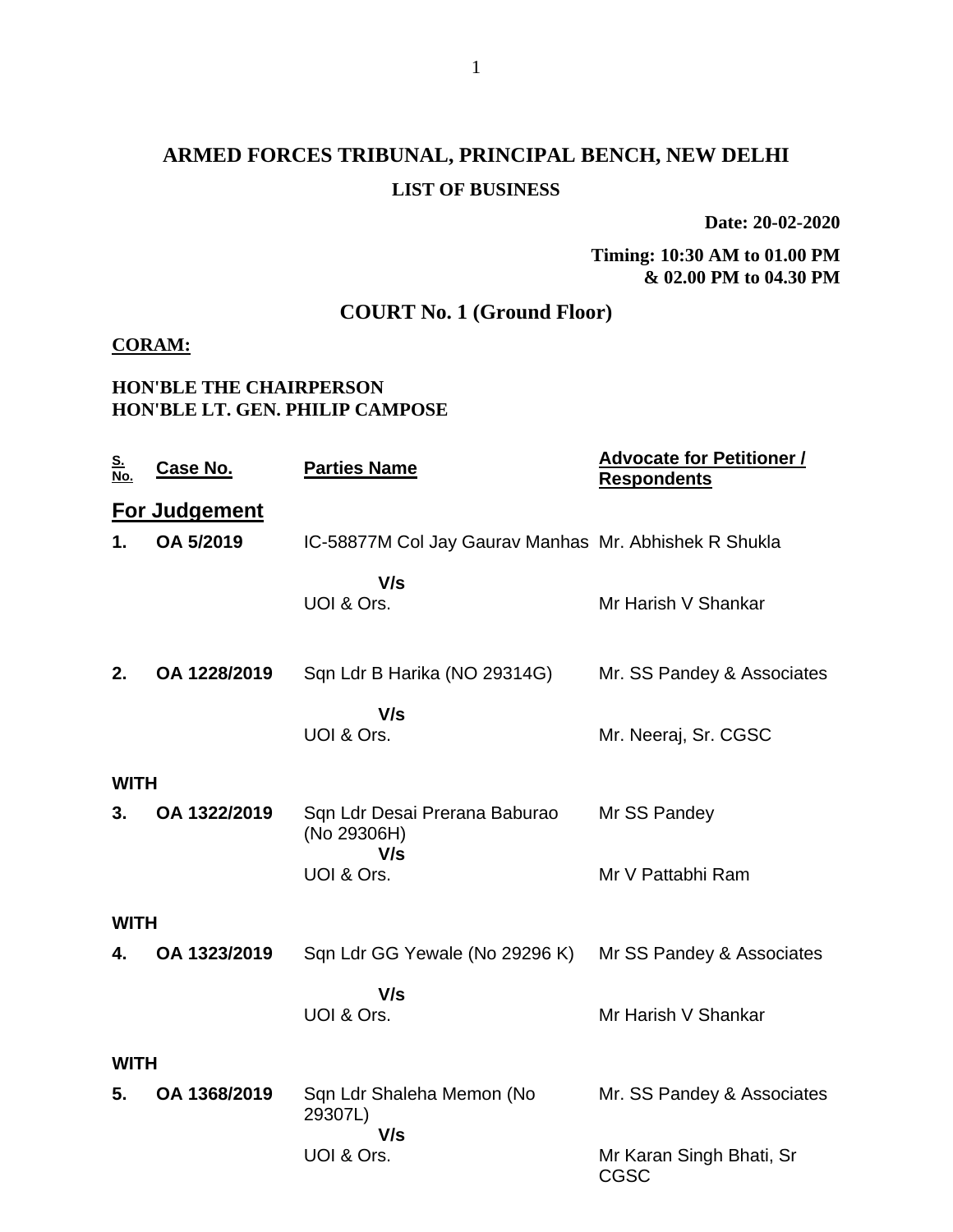| <b>WITH</b> |              |                                                     |                                           |  |
|-------------|--------------|-----------------------------------------------------|-------------------------------------------|--|
| 6.          | OA 1387/2019 | Sqn Ldr Sadanand Vilas Shirke<br>$(29297-N)$<br>V/s | Mr. S S Pandey & Associates               |  |
|             |              | UOI & Ors.                                          | Mr. Arvind Patel                          |  |
| <b>WITH</b> |              |                                                     |                                           |  |
| 7.          | OA 1499/2019 | Wg Cdr Deepmala Gupta (No<br>29168N)<br>V/s         | Mr. Nikhil Palli and Mr. Pranav<br>Chadha |  |
|             |              | UOI & Ors.                                          | Mr Karan Singh Bhati, Sr<br><b>CGSC</b>   |  |
| <b>WITH</b> |              |                                                     |                                           |  |
| 8.          | OA 1500/2019 | Wg Cdr Punita Aswal (No 29160 F)                    | Mr Nikhil Palli and Pranav<br>Chadha      |  |
|             |              | V/s                                                 |                                           |  |
|             |              | UOI & Ors.                                          | Mr Neeraj, CGSC                           |  |

### **THIS BENCH WILL ASSEMBLE AFTER PRONOUNCEMENT OF JUDGEMENT IN ITEM NO 1 - 8 MENTIONED ABOVE**

#### **CORAM:**

#### **HON'BLE THE CHAIRPERSON HON'BLE AIR MARSHAL B.B.P. SINHA**

|    | S. No. Case No.                    | <b>Parties Name</b>                                 | <b>Advocate for Petitioner /</b><br><b>Respondents</b> |
|----|------------------------------------|-----------------------------------------------------|--------------------------------------------------------|
|    | <b>For Admission</b>               |                                                     |                                                        |
| 1. | OA 318/2020<br>with<br>MA 398/2020 | Sub Dharam Singh (Retd) (JC 759870<br>F)            | Ms Archana Ramesh                                      |
|    |                                    | V/s<br>UOI & Ors.                                   | Ms. Jyotsna Kaushik                                    |
| 2. | OA 324/2020                        | JC-672586P Nb Sub/Clk Khasim Baig<br>Basha          | Mr Abhishek R Shukla                                   |
|    |                                    | V/s<br>UOI & Ors.                                   | Mr. Wize Ali Noor                                      |
| 3. | OA 325/2020<br>with<br>MA 404/2020 | Nb Sub Devendra Kumar Mishra<br>(Retd) (JC-353692A) | Ms Archana Ramesh                                      |
|    |                                    | V/s<br>UOI & Ors.                                   | Ms. Jyotsna Kaushik                                    |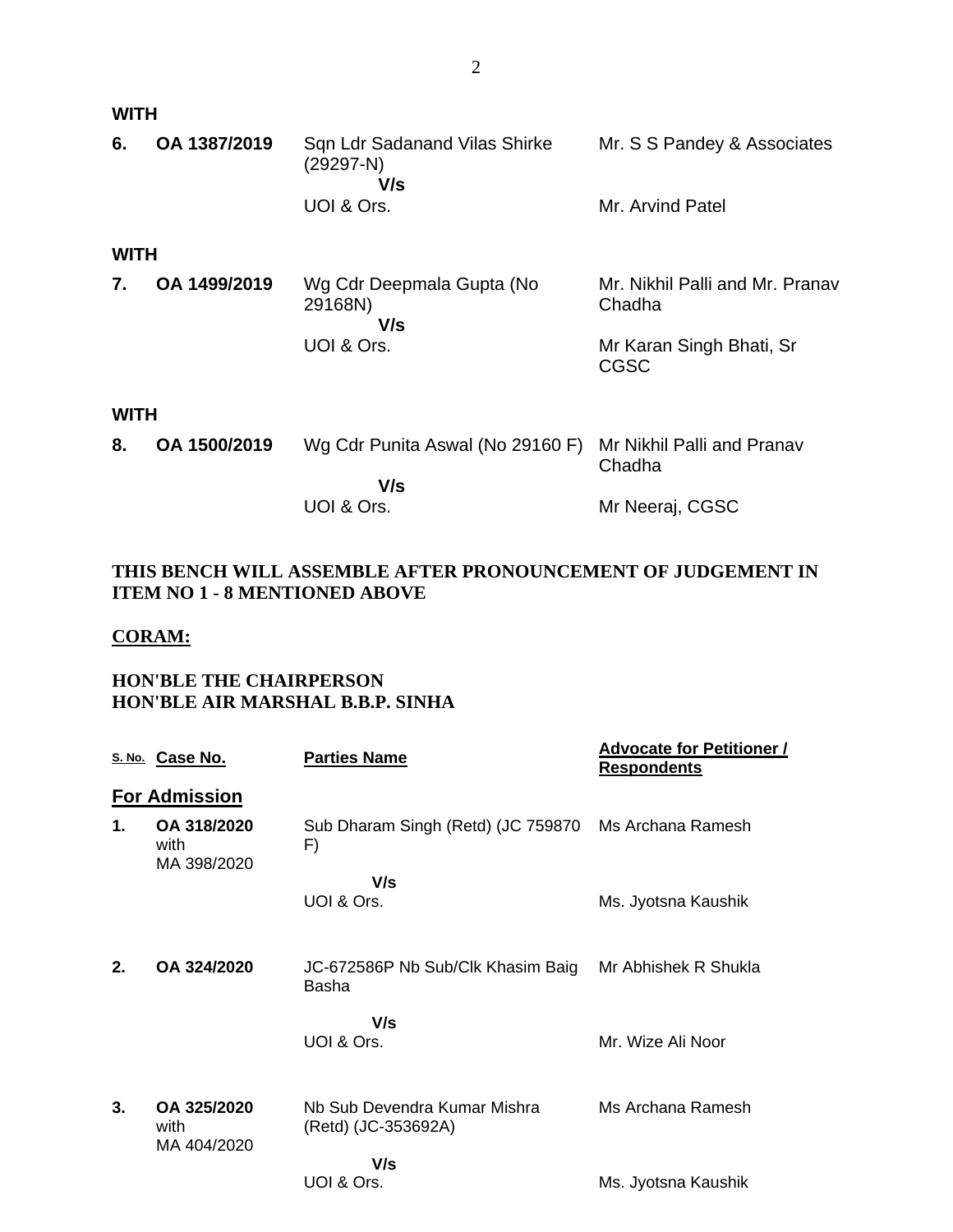| 4.  | OA 327/2020                        | No 6385150P Sep/DSC Shyam Lal                      | Mr US Maurya              |
|-----|------------------------------------|----------------------------------------------------|---------------------------|
|     |                                    | V/s<br>UOI & Ors.                                  | Mr. Niranjan Dass         |
| 5.  | OA 339/2020<br>with<br>MA 425/2020 | IC-43415H Col Davender Pal Singh<br>Chahal (Retd.) | Mr. Ajit Kakkar           |
|     |                                    | V/s<br>UOI & Ors.                                  | None                      |
| 6.  | OA 340/2020<br>with                | 13856087A Ex Nk Prem Chand Yadav                   | Mr VS Kadian              |
|     | MA 428/2020                        | V/s<br>UOI & Ors.                                  | None                      |
| 7.  | OA 341/2020                        | Capt Satheesha D (IC 81490 W)                      | Mr Pushpendra Kumar Dhaka |
|     |                                    | V/s<br>UOI & Ors.                                  | None                      |
| 8.  | OA 342/2020<br>with                | No 13887284K Ex Hav Rishi Pal                      | Mr VS Kadian              |
|     | MA 429/2020                        | V/s<br>UOI & Ors.                                  | None                      |
| 9.  | OA 343/2020                        | No. 13633702-W Ex Rect Azim                        | Mr. Virender Singh Kadian |
|     |                                    | V/s<br>UOI & Ors.                                  | None                      |
| 10. | OA 344/2020                        | Sgt Parveen Kumar (798589) Msl<br>Fit(M)           | Mr. Manoj Kr Gupta        |
|     |                                    | V/s<br>UOI & Ors.                                  | None                      |
|     | <b>For Execution</b>               |                                                    |                           |
| 11. | MA 2125/2019<br>ın                 | Maj K Ramesh (Retd) (IC 35633 M)                   | Ms Archana Ramesh         |
|     | OA 795/2016                        | V/s<br>UOI & Ors                                   | Mr. Harish V Shankar      |
| 12. | MA 2126/2019<br>in                 | Maj Arun Kumar Saxena (Retd)(IC<br>35127 F)        | Ms Archana Ramesh         |

 **V/s** UOI & Ors

OA 796/2016

Mr. Shyam Narayan

3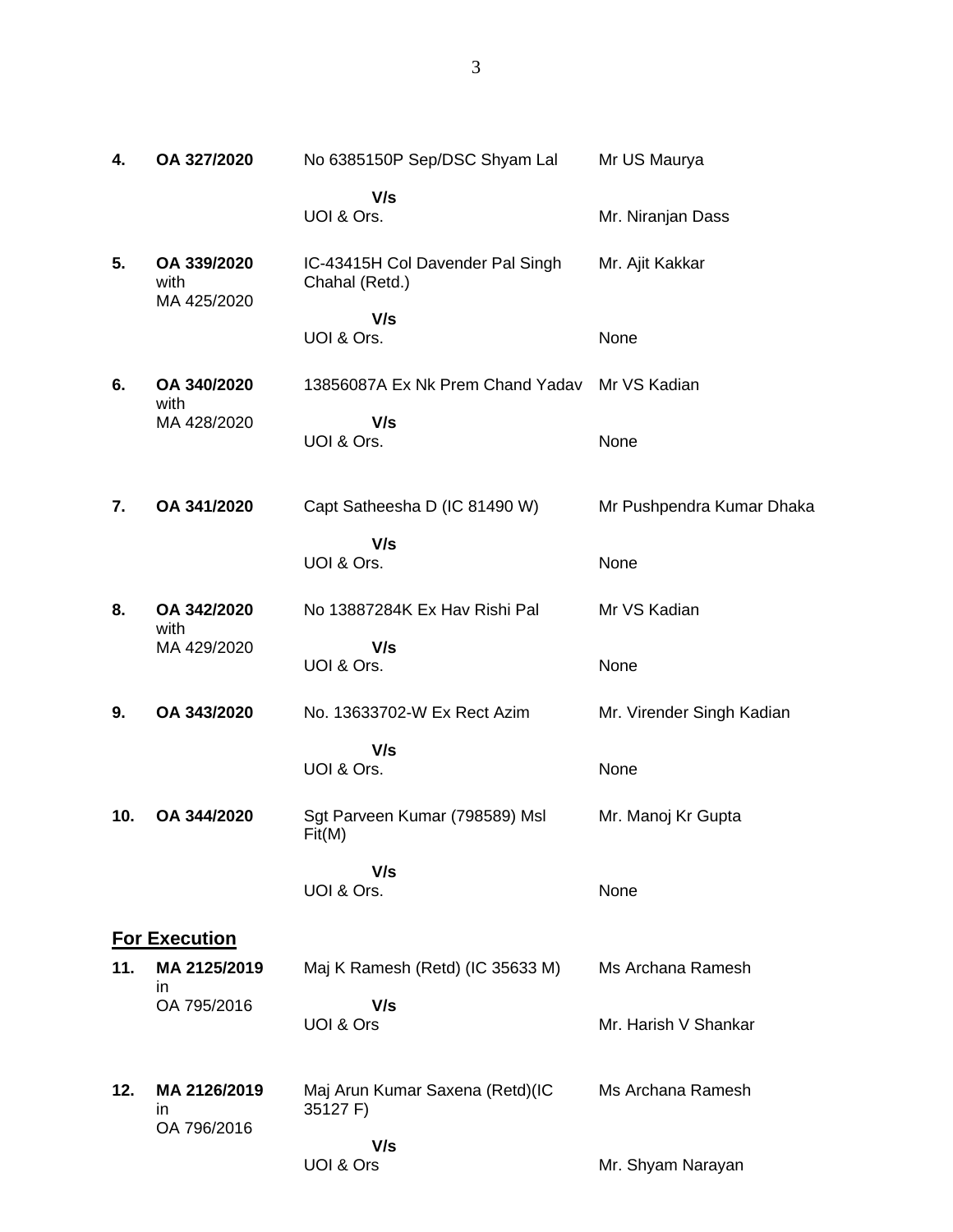| 13. | MA 2127/2019<br>ın<br>OA 797/2016 | Maj Premanathan Vadakumthani<br>(Retd) (IC 35810 F) | Ms Archana Ramesh                        |
|-----|-----------------------------------|-----------------------------------------------------|------------------------------------------|
|     |                                   | V/s<br>UOI & Ors                                    | Ms. Jyotsna Kaushik                      |
| 14. | MA 2128/2019<br>in                | Maj Dhiman Bose (Retd) (IC 35600 F)                 | Ms Archana Ramesh                        |
|     | OA 798/2016                       | V/s<br>UOI & Ors                                    | Mr. V Pattabhi Ram                       |
| 15. | MA 2129/2019<br>in<br>OA 729/2017 | Maj Rajeev Chopra (Retd) (IC 38160<br>K)            | Ms Archana Ramesh                        |
|     |                                   | V/s<br>UOI & Ors                                    | Mr. Shyam Narayan                        |
|     | <b>For Hearing</b>                |                                                     |                                          |
| 16. | OA 1917/2019                      | Sep Kuldeep Singh (No 4471848H)                     | Mr. Narender Kaushik & Pankaj<br>Kaushik |
|     |                                   | V/s<br>UOI & Ors.                                   | Mr. Shyam Narayan                        |
| 17. | OA 1925/2019                      | Sep V N Sah (No 15132372 A)<br>V/s                  | Mr Narender Kaushik & Pankaj<br>Kaushik  |
|     |                                   | UOI & Ors.                                          | Mr. V Pattabhi Ram                       |
| 18. | OA 1927/2019                      | Sep Om Nath Singh (2992430K)                        | Mr. Narender Kaushik & Pankaj<br>Kaushik |
|     |                                   | V/s<br>UOI & Ors.                                   | Mr. Niranjan Das                         |
| 19. | OA 1930/2019                      | No. 10405905-X Sep Devender Singh                   | Mr. Narender Kaushik & Pankaj<br>Kaushik |
|     |                                   | V/s<br>UOI & Ors.                                   | Mr. Satya Ranjan Swain                   |
| 20. | OA 1931/2019                      | No. 10405883-K Sep Mahipat Singh<br>V/s             | Mr. Narender Kaushik & Pankaj<br>Kaushik |
|     |                                   | UOI & Ors.                                          | Mr. K K Tyagi                            |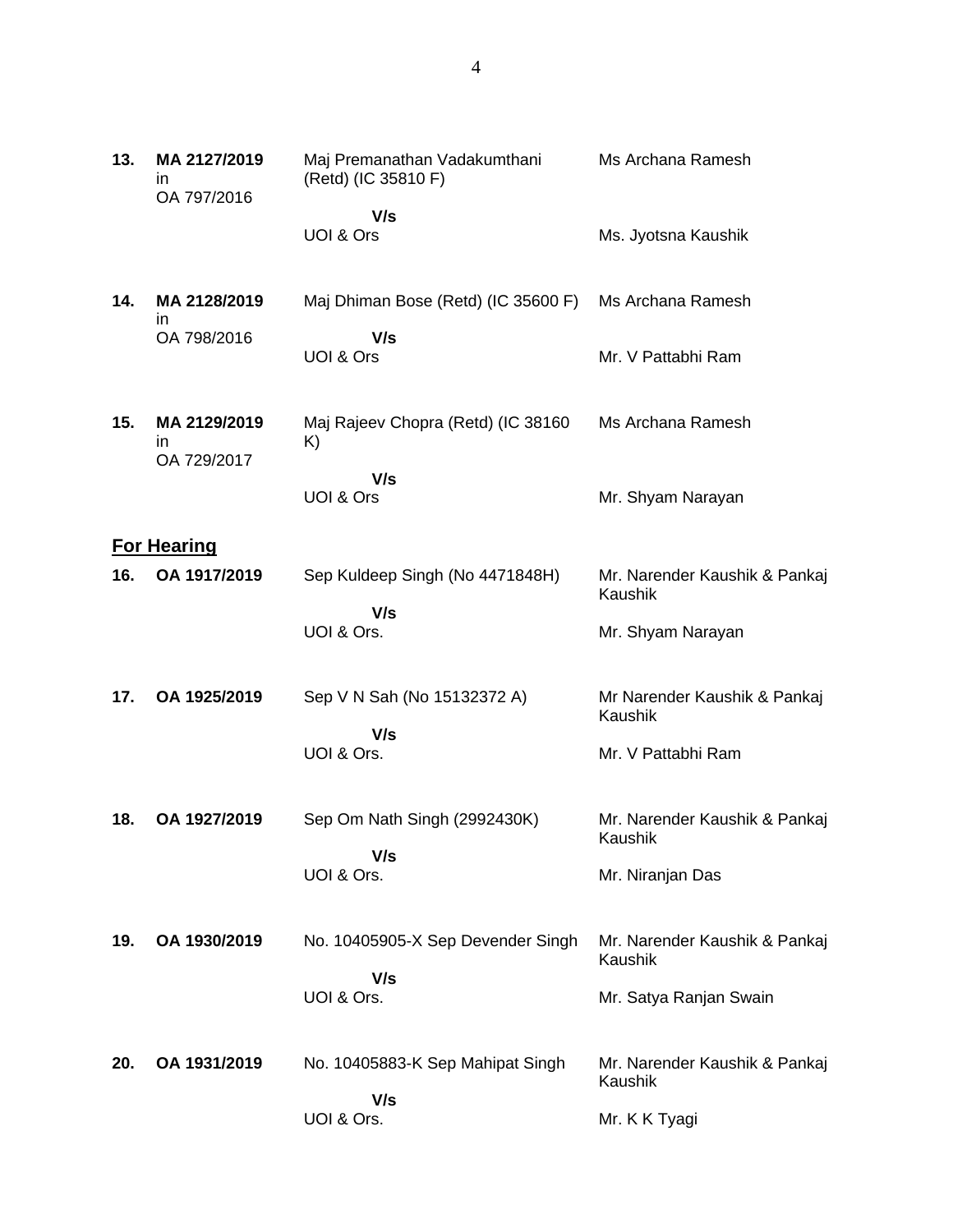| 21. | OA 1932/2019 | Sep Surendra Rai (No 8824791 A)<br>V/s     | Mr Narender Kaushik & Pankaj<br>Kaushik         |
|-----|--------------|--------------------------------------------|-------------------------------------------------|
|     |              | UOI & Ors.                                 | Mr. Rajesh Kumar Das                            |
| 22. | OA 1933/2019 | Sep SB Thapa (No 5451598F)<br>V/s          | Mr. Narender Kaushik & Pankaj<br>Kaushik        |
|     |              | UOI & Ors.                                 | Mr. D K Sabat                                   |
| 23. | OA 1934/2019 | Sep Nandan Singh (No 4180726 F)<br>V/s     | Mr Narender Kaushik & Pankaj<br>Kaushik         |
|     |              | UOI & Ors.                                 | Mr. Ashok Chaitanya                             |
| 24. | OA 1935/2019 | Sep Sunder Ram (No 14396085 L)<br>V/s      | Mr Narender Kaushik & Pankaj<br>Kaushik         |
|     |              | UOI & Ors.                                 | Mr. J S Rawat                                   |
| 25. | OA 1988/2019 | Sep Arjun Singh (No 14602718 W)<br>V/s     | Mr Narender Kaushik & Pankaj<br>Kaushik         |
|     |              | UOI & Ors.                                 | Ms Jyotsna Kaushik                              |
| 26. | OA 2027/2019 | Nk/DSC Jaswant Singh (No 3385001<br>Y)     | Mr US Maurya                                    |
|     |              | V/s<br>UOI & Ors.                          | Mr. Y P Singh                                   |
| 27. | OA 2040/2019 | Nk (GD) Kalyan Chand (No<br>15106237P)     | Mr. Narender Kaushik & Pankaj<br>Kaushik        |
|     |              | V/s<br>UOI & Ors.                          | Mr. Arvind Kumar                                |
| 28. | OA 2041/2019 | Sep Bhirgunath Mishra (No 14396562<br>F)   | Mr Narender Kaushik & Pankaj<br>Kaushik         |
|     |              | V/s<br>UOI & Ors.                          | Mr. Avdhesh Kumar Singh                         |
| 29. | OA 2043/2019 | Sep Israel MS Tluanga (No 4368696M)<br>V/s | Mr Narender Kaushik & Pankaj<br><b>Kkaushik</b> |
|     |              | UOI & Ors.                                 | Mr. V Pattabhi Ram                              |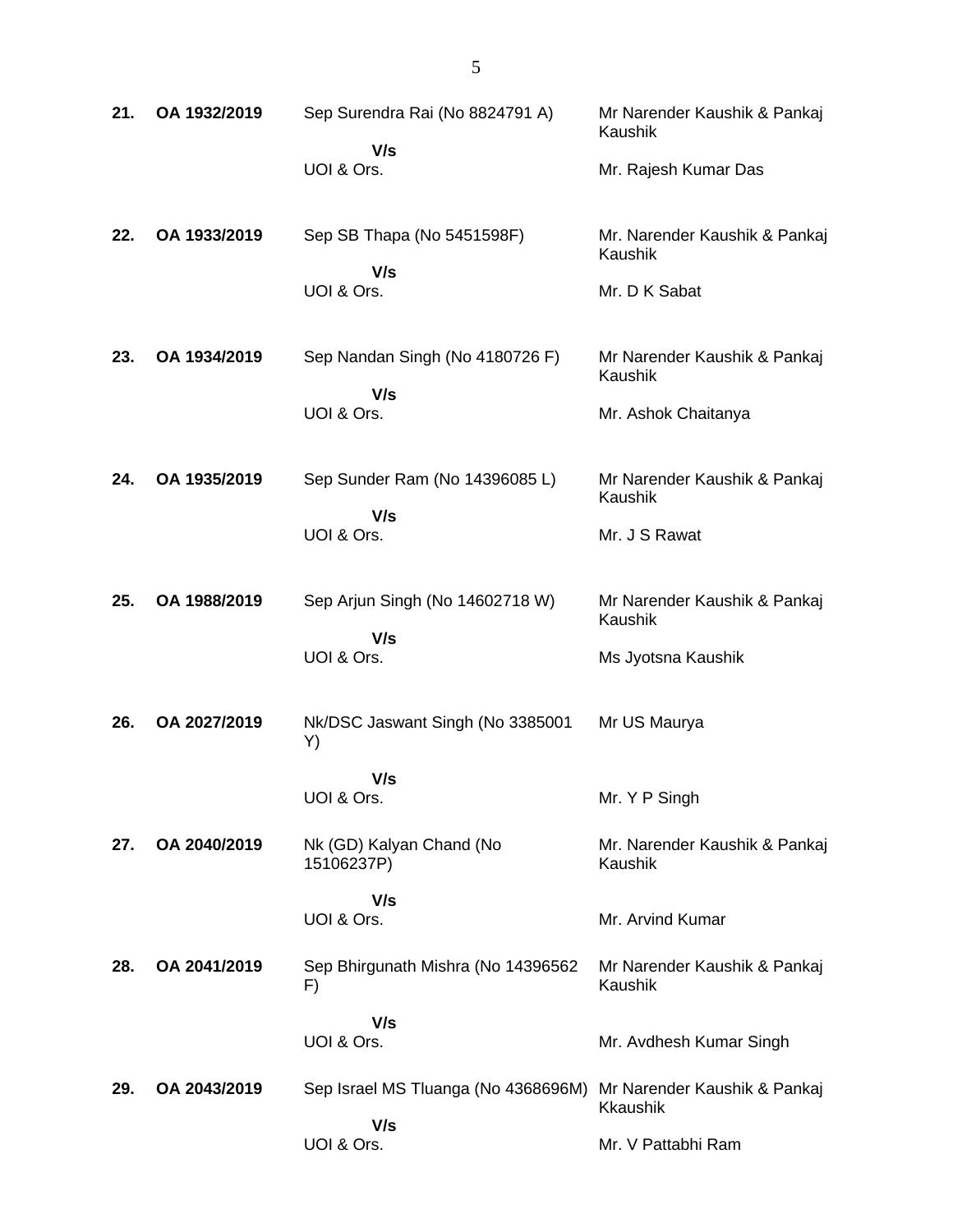| 30. | OA 2212/2019 | Sep Daya Shankar Singh (No<br>13978422 N)                    | Mr Narender Kaushik & Pankaj<br>Kaushik         |
|-----|--------------|--------------------------------------------------------------|-------------------------------------------------|
|     |              | V/s<br>UOI & Ors.                                            |                                                 |
|     |              |                                                              | Ms. Jyotsna Kaushik                             |
| 31. | OA 2214/2019 | Sep Balwinder Singh (No 3393003 Y)<br>V/s                    | Mr Narender Kaushik and Pankaj<br>Kaushik       |
|     |              | UOI & Ors.                                                   | Mr. V Pattabhi Ram                              |
| 32. | OA 2281/2019 | Ex Nk Sudhir Singh (13964038-F)                              | Mr. Pankaj Kaushik & Narender<br><b>Kaushik</b> |
|     |              | V/s<br>UOI & Ors.                                            | Mr. S D Windlesh                                |
| 33. | OA 2308/2019 | Ex Nk/DSC Nirinder Singh (No<br>13960984 H)                  | Mr US Maurya                                    |
|     |              | V/s<br>UOI & Ors.                                            | Mr JS Rawat                                     |
| 34. | OA 2316/2019 | Ex Sep /DSC Subhash Chand (No<br>15368692K)                  | Mr US Maurya                                    |
|     |              | V/s<br>UOI & Ors.                                            | Mr. S P Sharma                                  |
| 35. | OA 2317/2019 | Nb Sub/DSC Bichitra Nanda Swain (JC Mr US Maurya<br>844452K) |                                                 |
|     |              | V/s                                                          |                                                 |
|     |              | UOI & Ors.                                                   | Mr. Arvind Patel                                |
| 36. | OA 2318/2019 | No 13977411P Sep/ DSC Sarata<br><b>Kumar Nayak</b>           | Mr US Maurya                                    |
|     |              | V/s                                                          |                                                 |
|     |              | UOI & Ors.                                                   | Ms. Jyotsna Kaushik                             |
| 37. | OA 2334/2019 | No 14391047L Nk/DSC Amin Chand                               | Mr US Maurya                                    |
|     |              | V/s<br>UOI & Ors.                                            | Mr Ashok Chaitanya                              |
| 38. | OA 2351/2019 | Ex Sep Jagdish Raj (No 15124051N)                            | Mr. Narender Kaushik & Pankaj<br>Kaushik        |
|     |              | V/s<br>UOI & Ors.                                            | Mr DK Sabat                                     |
|     |              |                                                              |                                                 |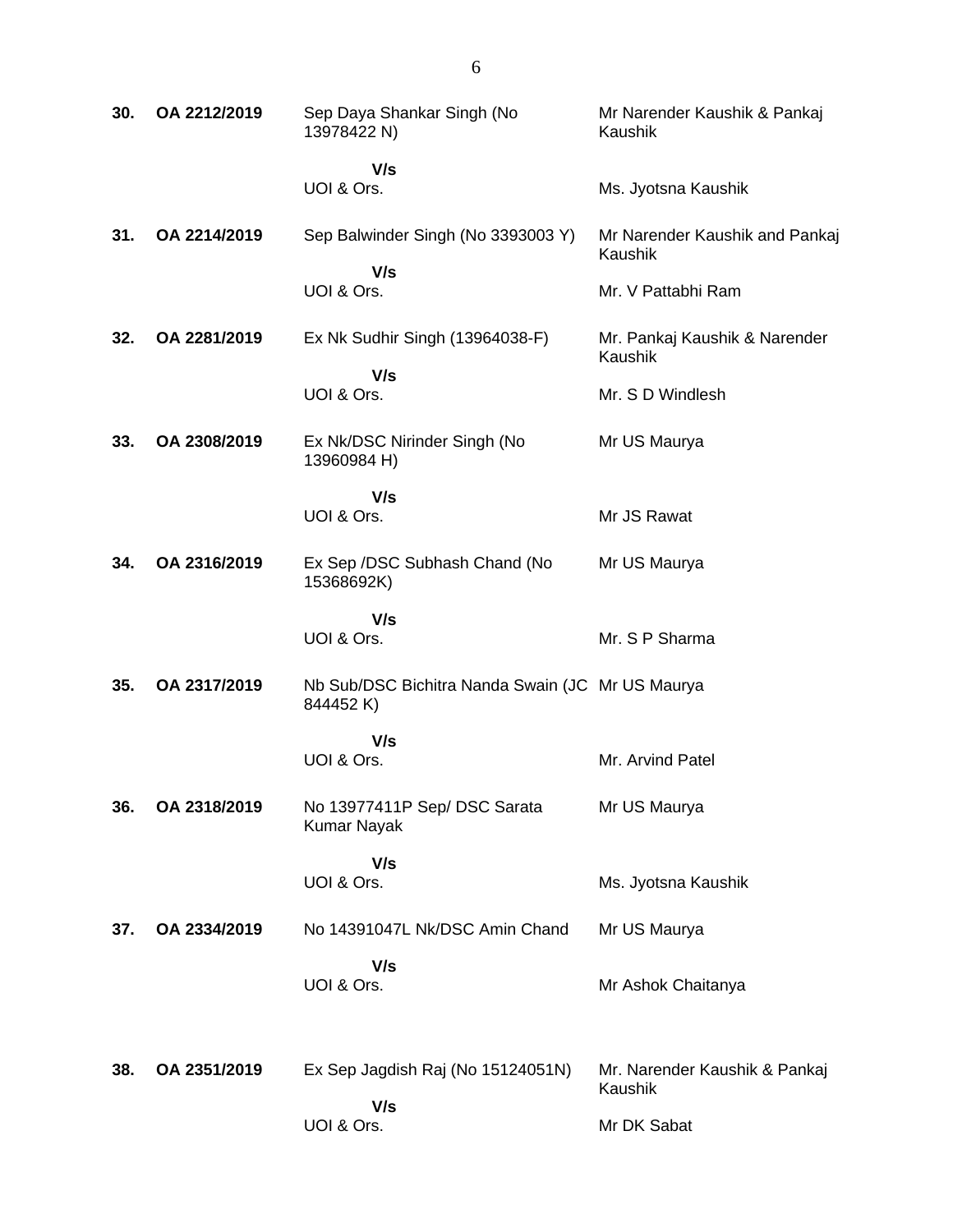| 39. | OA 2426/2019 | Maj Ashish Tiwari (IC 69018 F)                            | Mr Ajit Kakkar, Madhuri Koli and<br>Alpana Yadav        |
|-----|--------------|-----------------------------------------------------------|---------------------------------------------------------|
|     |              | V/s<br>UOI & Ors.                                         | Dr. Vijendra Singh Mahndiyan for<br>R 1-3, None for R-4 |
| 40. | OA 118/2020  | No. 14803132-W Ex LNk/DSC Mahavir Mr. U S Maurya<br>Singh |                                                         |
|     |              | V/s                                                       |                                                         |
|     |              | UOI & Ors.                                                | Mr. Ashok Chaitanya                                     |
| 41. | OA 120/2020  | No 2485979M Ex Sep/DSC Mandip<br>Singh                    | Mr US Maurya                                            |
|     |              | V/s                                                       |                                                         |
|     |              | UOI & Ors.                                                | Mr. Ashok Chaitanya                                     |
| 42. | OA 121/2020  | No. 4068827-N Ex L/Nk/DSC Gopal<br>Singh                  | Mr. U S Maurya                                          |
|     |              | V/s                                                       |                                                         |
|     |              | UOI & Ors.                                                | Mr. Avdhesh Kumar Singh                                 |
| 43. | OA 134/2020  | Ex Sep/DSC Lekh Bahadur Thapa (No<br>14920148 M)          | Mr US Maurya                                            |
|     |              | V/s                                                       |                                                         |
|     |              | UOI & Ors.                                                | Mr. Satya Ranjan Swain                                  |
| 44. | OA 135/2020  | No 1482081Y Ex Sep/DSC Shri<br>Krishan                    | Mr US Maurya                                            |
|     |              | V/s                                                       |                                                         |
|     |              | UOI & Ors.                                                | Mr. Harish V Shankar                                    |
| 45. | OA 136/2020  | Ex Nk/DSC Jagat Narayan (No<br>13965341 P)                | Mr US Maurya                                            |
|     |              | V/s                                                       |                                                         |
|     |              | UOI & Ors.                                                | Mr. V Pattabhi Ram                                      |
| 46. | OA 141/2020  | No. 7239961-H Ex Sep/DSC R. Maria<br>Sagaya Roopan        | Mr. U S Maurya                                          |
|     |              | V/s<br>UOI & Ors.                                         | Mr. Anil Gautam                                         |
| 47. | OA 143/2020  | No 15102557M Ex Sep/DSC Rajinder<br>Singh                 | Mr US Maurya                                            |
|     |              | V/s<br>UOI & Ors.                                         | Ms. Jyotsna Kaushik                                     |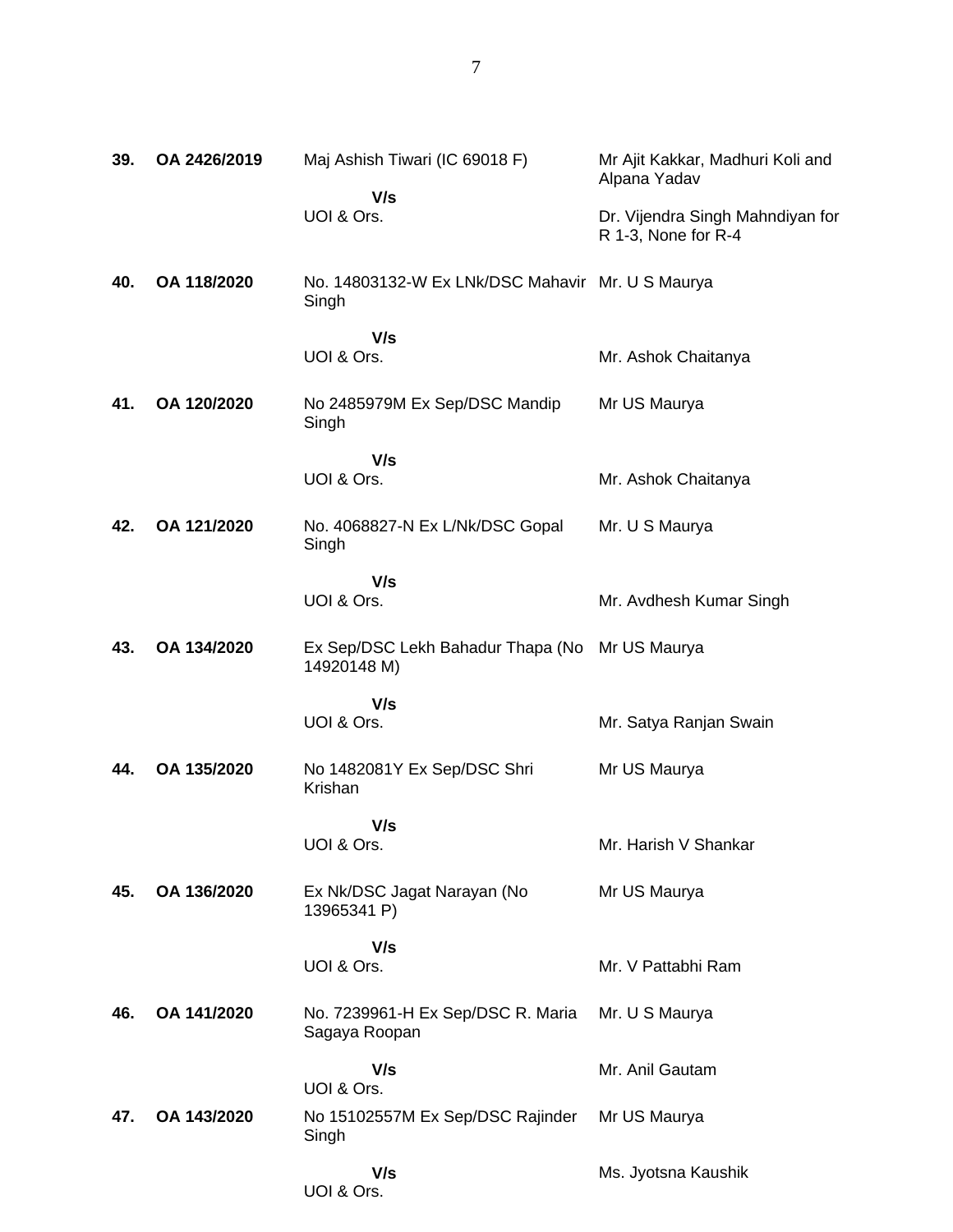**For Final Hearing**

| 48. | OA 1122/2019 | No. 15332141-N Nb Sub Rajeev<br>Ranjan Pandey | Mr. N K Kohli |
|-----|--------------|-----------------------------------------------|---------------|
|     |              | V/s<br>UOI & Ors.                             | Mr KK Tyagi   |

#### **CORAM:**

#### **HON'BLE THE CHAIRPERSON ON ADMINISTRATIVE SIDE**

|    | S. No. Case No.                                | <b>Parties Name</b>                                           | <b>Advocate for Petitioner /</b><br><b>Respondents</b> |
|----|------------------------------------------------|---------------------------------------------------------------|--------------------------------------------------------|
|    | <b>For Orders</b>                              |                                                               |                                                        |
| 1. | AT 10/2020<br>in OA 500/2012<br>(RB, Jaipur) & | Smt Ghoghri Devi Widow of Late Hav<br>Jai Karan (No1290027 W) | Mr Manoj Kr Gupta                                      |
|    | OA 102/2018<br>(RB, Jaipur)                    | V/s<br>UOI & Ors                                              | Mr. V S Tomar                                          |
| 2. | MA 386/2020<br>$\mathsf{I}$                    | JC 672610A Nb Sub (PA) Sham<br>Singh                          | Mr Indra Sen Singh &<br>Abhishek Singh                 |
|    | OA 1838/2019<br>(PB)                           | V/s<br><b>UOI &amp; Ors</b>                                   | Mr. V S Tomar                                          |
| 3. | MA 387/2020<br>in<br>OA 1816/2019              | No 14641127L Hav (PA) Subhash<br>Chandra Sah                  | Mr Indra Sen Singh &<br><b>Abhishek Singh</b>          |
|    | (PB)                                           | V/s<br><b>UOI &amp; Ors</b>                                   | Mr. Karan Singh Bhati, Sr.<br><b>CGSC</b>              |
| 4. | MA 430/2020<br>in.                             | Ex Gnr Jitender Kumar Pathak (No<br>14378657 Y)               | Ms Archana Ramesh                                      |
|    | OA Diary<br>No.1014/2020                       | V/s<br>UOI & Ors.                                             | None                                                   |
| 5. | MA 431/2020<br>in.                             | Hony Nb Sub Ram Bilas Ray (Retd)<br>(No 6366174 K)            | Ms Archana Ramesh                                      |
|    | OA Diary<br>No.1015/200                        | V/s<br>UOI & Ors.                                             | None                                                   |
| 6. | MA 435/2020<br>in.                             | Sub Naresh Chandra Biswas (JC<br>762020 H)                    | Mr SS Pandey & Associates                              |
|    | OA Diary<br>No.853/2020                        | V/s<br>UOI & Ors.                                             | None                                                   |
| 7. | MA 436/2020<br>in<br>OA Diary                  | Ex Naik Nareshwar Singh Bisht (NO<br>5445134N)                | Mr Praveen Kumar                                       |
|    | No.701/2020                                    | V/s<br>UOI & Ors.                                             | None                                                   |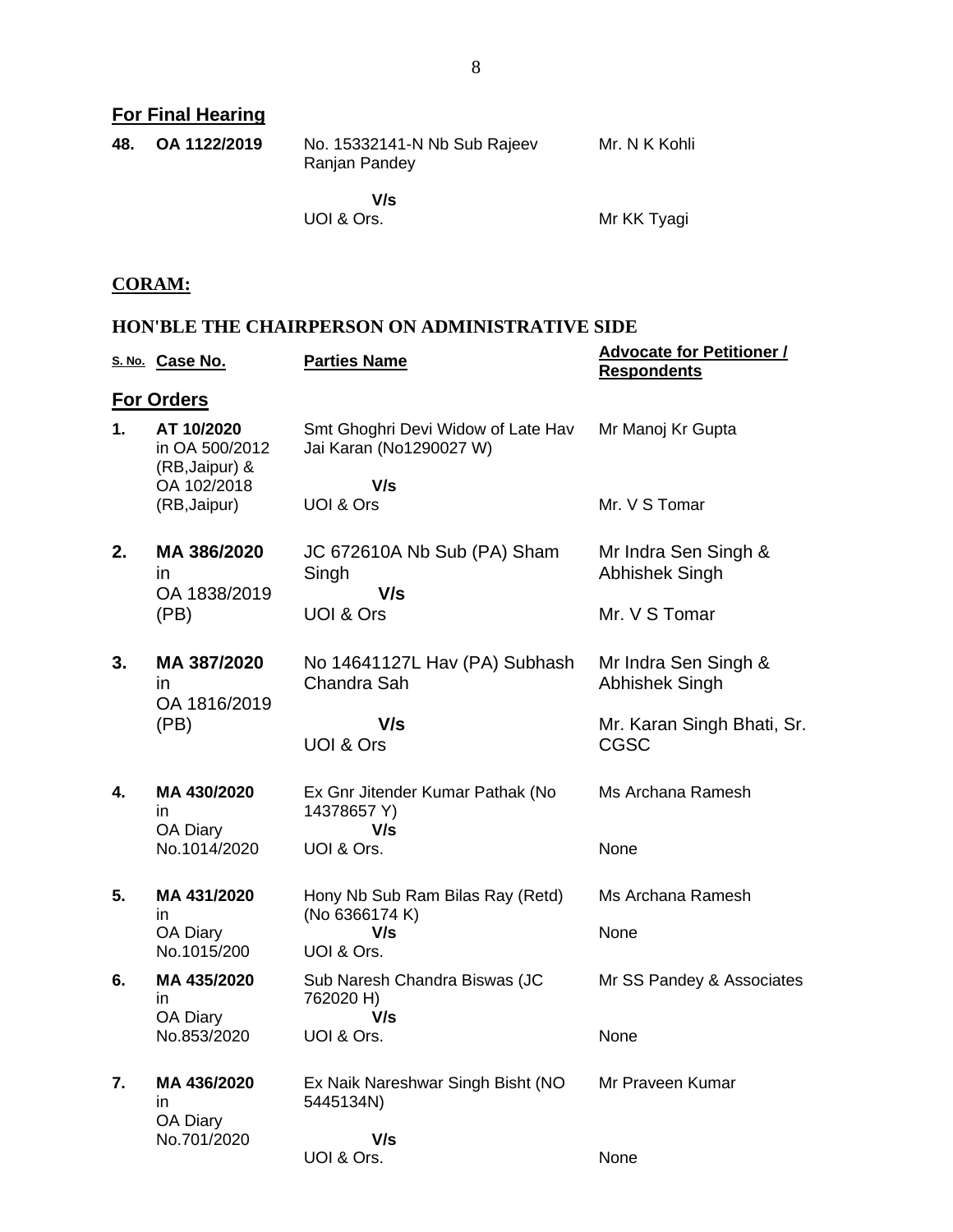| 8. | MA 438/2020<br>in<br>OA 1648/2019 | Hav Brajesh Kumar Choubey (No<br>15669355 A) | Mr Indra Sen Singh & Abhishek<br>Singh |
|----|-----------------------------------|----------------------------------------------|----------------------------------------|
|    | (PB)                              | V/s                                          |                                        |
|    |                                   | UOI & Ors                                    | Mr. Arvind Patel                       |
| 9. | MA 442/2020<br>in                 | Hav Dhanamjayulu M (14436693-Y)              | Mr. Ajit Kakkar & Associates           |
|    | OA Diary                          | V/s                                          |                                        |
|    | No.937/2020                       | UOI & Ors.                                   | None                                   |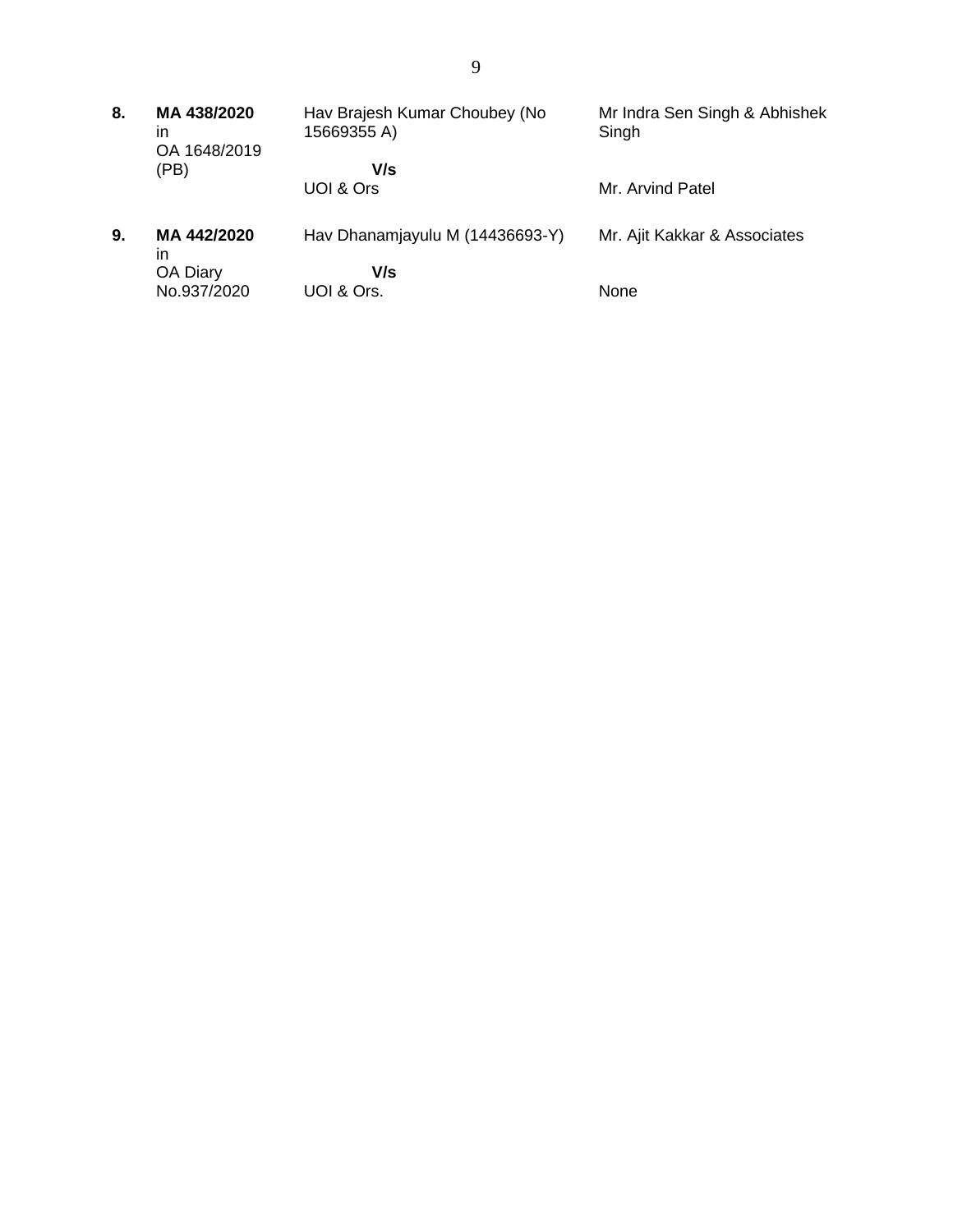# **ARMED FORCES TRIBUNAL, PRINCIPAL BENCH, NEW DELHI LIST OF BUSINESS**

**Date: 20-02-2020**

**Timing: 10:30 AM to 01.00 PM & 02.00 PM to 04.30 PM**

## **COURT No. 2 (Ground Floor)**

#### **THIS BENCH WILL ASSEMBLE AFTER PRONOUNCEMENT OF JUDGEMENT IN ITEM NO 1 - 8 IN COURT NO 1.**

#### **CORAM:**

#### **HON'BLE MS. JUSTICE SUNITA GUPTA HON'BLE LT. GEN. PHILIP CAMPOSE**

|    | S. No. Case No.      | <b>Parties Name</b>                       | <b>Advocate for Petitioner /</b><br><b>Respondents</b> |
|----|----------------------|-------------------------------------------|--------------------------------------------------------|
|    | <b>For Admission</b> |                                           |                                                        |
| 1. | OA 923/2019          | No 14679123Y Hav/Clk (SD) Bolin<br>Duarah | Mr. SS Pandey & Associates                             |
|    |                      | V/s                                       |                                                        |
|    |                      | UOI & Ors.                                | Mr. V Pattabhi Ram                                     |
| 2. | OA 942/2019          | JC - 300708Y Sub Maj R. Madhappan         | Mr. S S Pandey & Association                           |
|    |                      | V/s<br>UOI & Ors.                         | Mr. V S Tomar                                          |
| 3. | OA 1599/2019         | IC-53626Y Lt Col Noveen Kapur             | Mr. S S Pandey & Associates                            |
|    |                      | V/s<br>UOI & Ors.                         | Ms. Suman Chauhan                                      |
| 4. | OA 1609/2019         | IC 53906 M Col R Thakuria                 | Mr SS Pandey & Associates                              |
|    |                      | V/s<br>UOI & Ors.                         | Mr. Karan Singh Bhati, Sr.<br>CGSC                     |
| 5. | OA 1633/2019         | Col Sanjeev Poonia (Retd) (IC 55040<br>F) | Mr SS Pandey & Associates                              |
|    |                      | V/s<br>UOI & Ors.                         | Mr. Ashok Chaitanya                                    |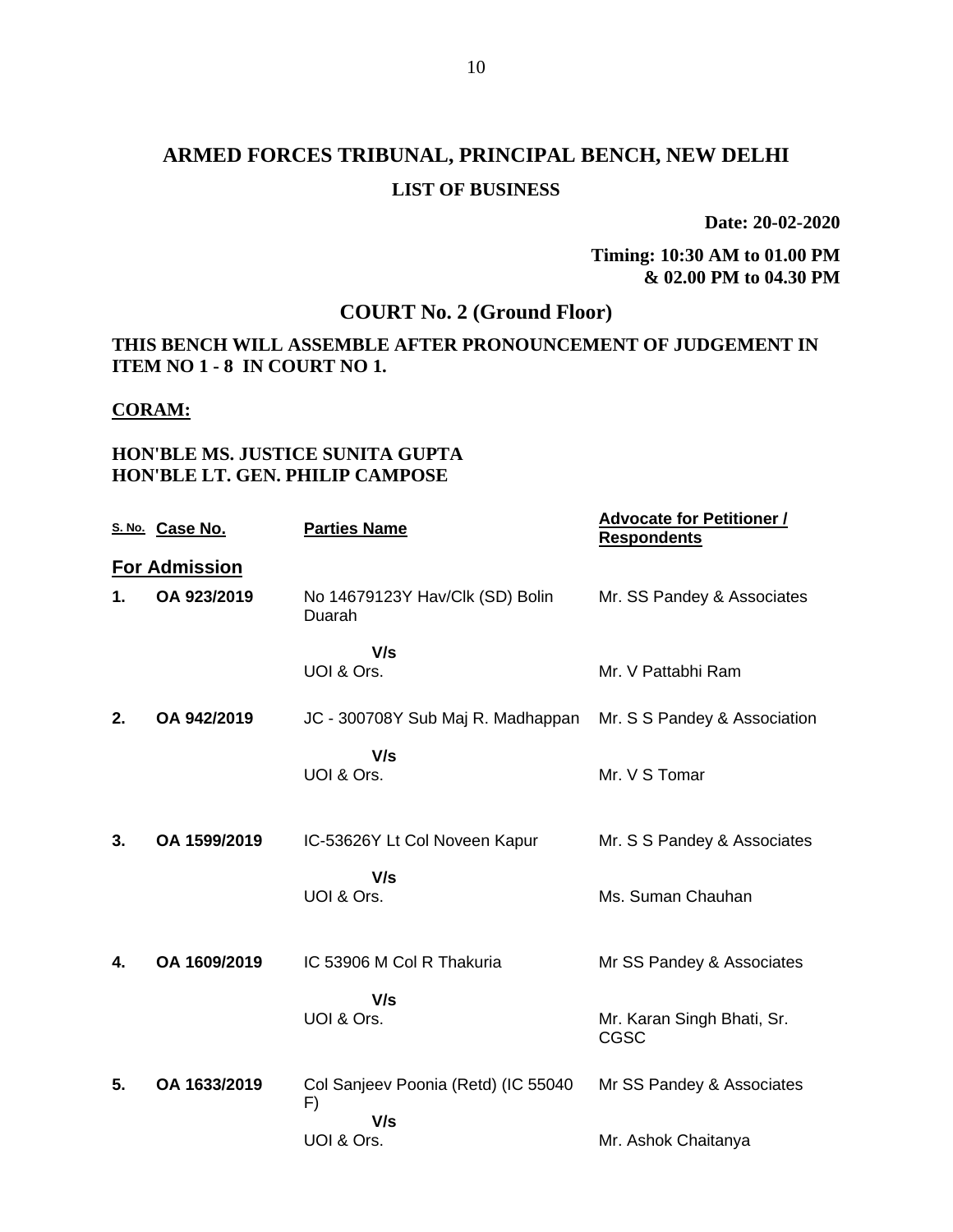| 6.  | OA 2199/2019                       | Sub (Hony Lt) Ram Avtar Ram (Retd) Mr SS Pandey & Associates<br>(JC 762040 W) |                                                  |
|-----|------------------------------------|-------------------------------------------------------------------------------|--------------------------------------------------|
|     |                                    | V/s<br>UOI & Ors.                                                             | Mr. Shyam Narayan                                |
| 7.  | OA 316/2020                        | Sub Santosh Kumar Singh (JC 762973 Mr Ved Prakash<br>$\mathsf{L}$             |                                                  |
|     |                                    | V/s<br>UOI & Ors.                                                             | Mr. Neeraj, Sr. CGSC                             |
| 8.  | OA 317/2020<br>with<br>MA 397/2020 | Ex Signalman Jagdeep Singh (No<br>15725223F)                                  | Ms Archana Ramesh                                |
|     |                                    | V/s<br>UOI & Ors.                                                             | Mr. Prabodh Kumar                                |
| 9.  | OA 319/2020<br>with                | Smt. Bimla                                                                    | Ms. Archana Ramesh                               |
|     | MA 399/2020                        | V/s<br>UOI & Ors.                                                             | Ms. Barkha Babbar                                |
| 10. | OA 320/2020<br>with<br>MA 400/2020 | Ex Sep Dulal Chandra Goswami<br>$(1260382-Y)$                                 | Mr. Ajit Kakkar & Associates                     |
|     |                                    | V/s<br>UOI & Ors.                                                             | Mr. Niranjana Dass                               |
| 11. | OA 321/2020<br>with                | JC-762978K Sub Lalit Mohan Singh<br><b>Bisht</b>                              | Mr. Ved Prakash                                  |
|     | MA 401/2020                        | V/s                                                                           |                                                  |
|     |                                    | UOI & Ors.                                                                    | None                                             |
| 12. | OA 322/2020<br>with                | Ex Sgt Pradeep Kumar Yadav (No<br>742020 S)                                   | Mr Praveen Kumar                                 |
|     | MA 402/2020                        | V/s<br>UOI & Ors.                                                             | Mr. Niranjana Dass                               |
| 13. | OA 323/2020<br>with<br>MA 403/2020 | Ex Hav (Hony Nb Sub) Karnail Singh<br>$(01289568-L)$                          | Mr. U S Maurya                                   |
|     |                                    | V/s<br>UOI & Ors.                                                             | Mr. D K Sabat                                    |
|     |                                    |                                                                               |                                                  |
| 14. | OA 326/2020                        | Ex Nk Dilip Kumar Bawali (No<br>14352991 H)                                   | Mr Ajit Kakkar, Madhuri Koli and<br>Alpana Yadav |

 **V/s** UOI & Ors.

Mr. V Pattabhi Ram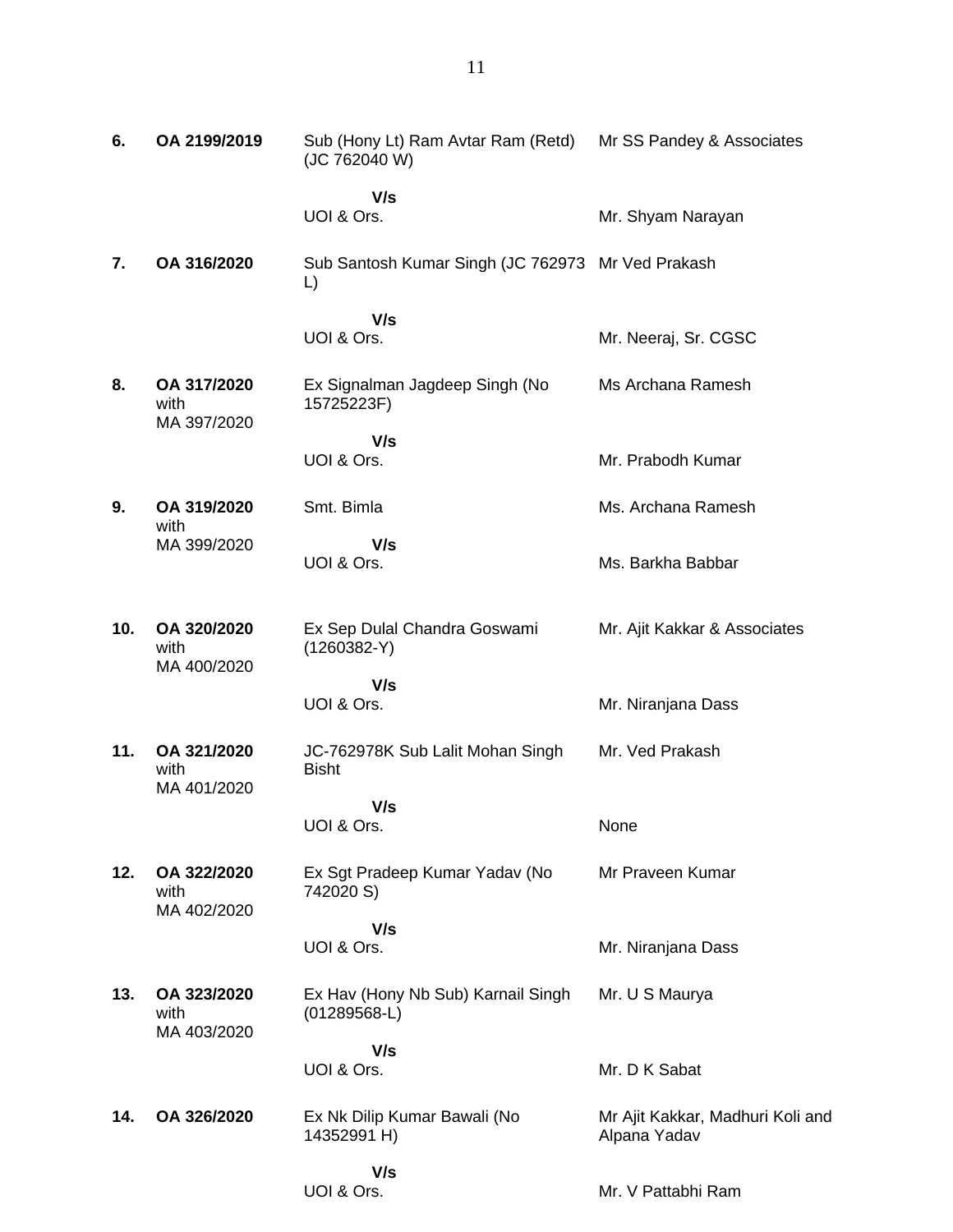| 15. | OA 331/2020                        | No 777118H Ex Sgt Kunal Palit              | Mr VS Kadian              |
|-----|------------------------------------|--------------------------------------------|---------------------------|
|     |                                    | V/s<br>UOI & Ors.                          | None                      |
| 16. | OA 332/2020<br>with                | No 648321K Ex MWO Bharat Roy               | Mr VS Kadian              |
|     | MA 413/2020                        | V/s<br>UOI & Ors.                          | None                      |
| 17. | OA 333/2020<br>with                | No 775212A Ex Sgt Manish Kumar             | Mr. VS Kadian             |
|     | MA 414/2020                        | V/s<br>UOI & Ors.                          | None                      |
| 18. | OA 334/2020<br>with                | No 674615B Ex Cpl Neeraj Kumar             | Mr VS Kadian              |
|     | MA 415/2020                        | V/s<br>UOI & Ors.                          | None                      |
| 19. | OA 335/2020<br>with                | No. 667355-G Ex MWO Naresh Singh           | Mr. Virender Singh Kadian |
|     | MA 418/2020                        | V/s<br>UOI & Ors.                          | None                      |
| 20. | OA 336/2020<br>with<br>MA 422/2020 | Ex Sgt Manoranjan Panda (No<br>763004B)    | Mr Manoj Kr Gupta         |
|     |                                    | V/s<br>UOI & Ors.                          | None                      |
| 21. | OA 337/2020<br>with                | No 679663L Ex Sgt Sudhira Ranjan<br>Mishra | Mr VS Kadian              |
|     | MA 423/2020                        | V/s<br>UOI & Ors.                          | None                      |

**22. OA 338/2020** with MA 424/2020 JC-623217N Ex Sub Clk Ram Darash Mr. VS Kadian Yadav  **V/s** UOI & Ors. None

# **Pleadings not complete**

| 23. | OA 2075/2017<br>with<br>MA 1962/2019 & | No.6894696Y Ex Nk/Skt Ram Raj<br>Goval | Mr. J P Sharma |
|-----|----------------------------------------|----------------------------------------|----------------|
|     | 1963/2019                              | V/s                                    |                |
|     |                                        | UOI & Ors.                             | Mr. V S Tomar  |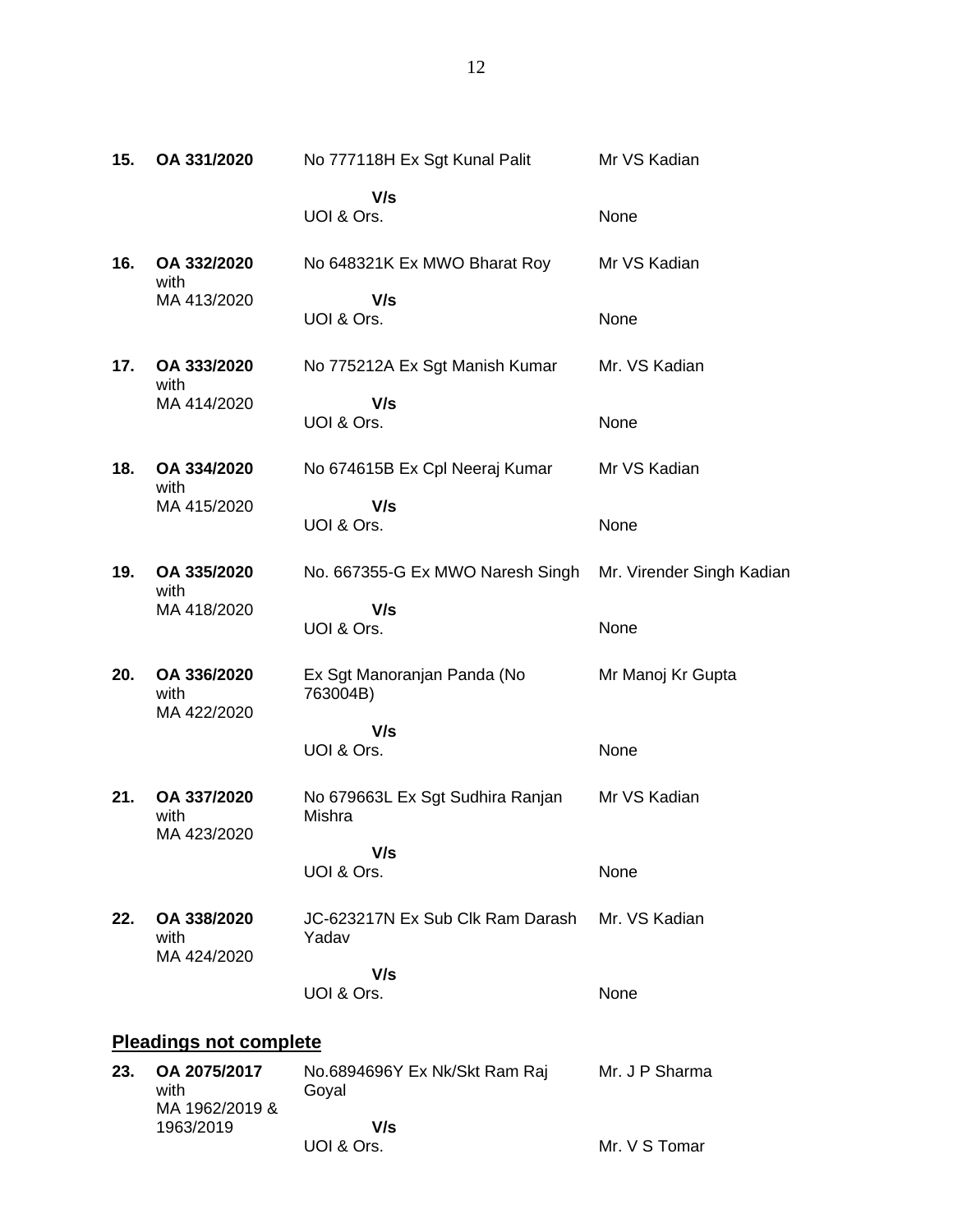| 24  | OA 419/2018<br>with<br>MA 273/2018 & | No. 666657-G Ex WO Ashok Singh<br>Shekhawat                              | Mr. Praveen Kumar            |
|-----|--------------------------------------|--------------------------------------------------------------------------|------------------------------|
|     | 872/2019                             | V/s                                                                      |                              |
|     |                                      | UOI & Ors.                                                               | Mr. Ashok Chaitanya          |
| 25. | OA 2101/2018<br>with<br>MA 2312/2018 | Smt. Neema Parihar Wd/o Ex Sep<br>Rajendra Singh (13974607-X)<br>V/s     | Mr. U S Maurya               |
|     |                                      | UOI & Ors.                                                               | Dr. Vijendra Singh Mahndiyan |
| 26. | OA 104/2019<br>with                  | Ex Rect Kundan Lal Yadav                                                 | Mr AK Trivedi & Associates   |
|     | MA 494/2019                          | V/s                                                                      |                              |
|     |                                      | UOI & Ors.                                                               | Mr. Arvind Patel             |
| 27. | OA 422/2019                          | No. 89128-N Cdr Rajpal Sharma<br>(Retd.)                                 | Mr. Ankur Chhibber           |
|     |                                      | V/s<br>UOI & Ors.                                                        | Mr. Harish V Shankar         |
| 28. | OA 541/2019<br>with                  | Ex Rect Rajesh Kumar (14828529-N)                                        | Mr. Ajit Kakkar & Associates |
|     | MA 1111/2019                         | V/s                                                                      |                              |
|     |                                      | UOI & Ors.                                                               | Ms Barkha Babbar             |
| 29. | OA 545/2019<br>with<br>MA 1115/2019  | Smt. Rukmini Devi W/o Late Ex Hony<br>Nb Sub Shilendra Singh (6889131-K) | Mr. Ved Prakash              |
|     |                                      | V/s<br>UOI & Ors.                                                        | Mr. S D Windlesh             |
| 30. | OA 558/2019                          | Ex Sub Asok M (JC-763698H)                                               | Mr. OS Punia                 |
|     |                                      | V/s<br>UOI & Ors.                                                        | Mr V Pattabhi Ram            |
| 31. | OA 667/2019<br>with<br>MA 1263/2019  | Ex MCERA-II Sandeep Kumar (No<br>180391 F)                               | Mr Ved Prakash               |
|     |                                      | V/s                                                                      |                              |
|     |                                      | UOI & Ors.                                                               | Mr. V S Tomar                |
| 32. | OA 2187/2019                         | JC-300243K Sub Maj (AIG) Putchala<br>Bhadrayya                           | Mr SS Pandey & Associates    |
|     |                                      | V/s                                                                      |                              |
|     |                                      | UOI & Ors.                                                               | Mr. Avdhesh Kumar Singh      |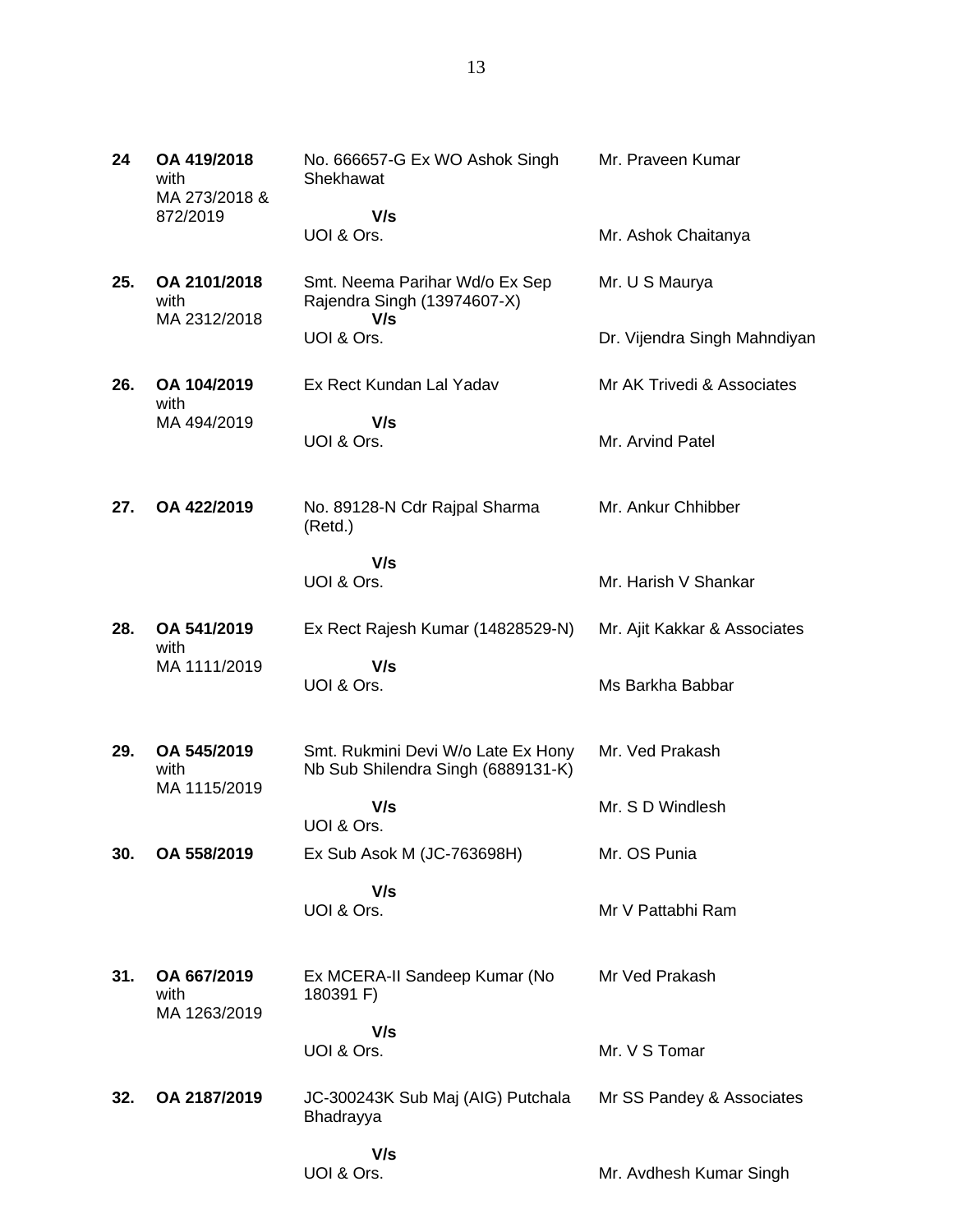|             | <b>For Execution</b>               |                                                       |                                           |
|-------------|------------------------------------|-------------------------------------------------------|-------------------------------------------|
| 33.         | MA 1676/2019<br>$\mathsf{I}$       | No 3009569L Ex Sep Manoj Kumar                        | Mr. VS Kadian & Associates                |
|             | OA 673/2014                        | V/s<br><b>UOI &amp; ORS</b>                           | Mr. V Pattabhi Ram                        |
|             | <b>Miscellaneous</b>               |                                                       |                                           |
| 34.         | MA 2091/2018 &<br>MA 2092/2018     | UOI & Ors.                                            | Mr. Vijendra Singh Mahndiyan              |
|             | in.<br>OA 332/2016                 | V/s<br>Lt Col Charanjit Singh (Retd.) (TA-<br>42568H) | Mr. Ajit Kakkar                           |
| 35.         | RA 60/2019<br>$\mathsf{I}$         | UOI & Ors.                                            | Mr. A K Gautam                            |
|             | OA 264/2014                        | V/s<br>Ex Lt R L Yaday & Anr.                         | Mr. Sukhjinder Singh                      |
| 36.         | MA 1803/2019 &<br>MA 1804/2019     | UOI & Ors                                             | Mr. Prabodh Kumar                         |
|             | in.<br>TA 604/2010                 | V/s<br>Col Ratan Chakravorty                          | Mr. Alok Kishore                          |
| <b>WITH</b> |                                    |                                                       |                                           |
| 37.         | MA 2655/2019<br>with               | Col Ratan Chakravorty                                 | Mr Alok Kishor                            |
|             | TA 604/2010                        | V/s<br><b>UOI &amp; ORS</b>                           | Mr. Prabodh Kumar                         |
| 38.         | <b>RA 7/2020</b><br>with           | UOI & Ors.                                            | Mr. Karan Singh Bhati, Sr.<br><b>CGSC</b> |
|             | MA 420/2020<br>in.<br>OA 2126/2019 | V/s<br>Ex Hav (Hony Nb Sub) Om Prakash                | Mr. V S Kadian                            |
| 39.         | MA 411/2020<br>ın<br>OA 1618/2019  | No. 2882644-X NK/DSC Nagendra<br>Singh Rathor         | Mr. U S Maurya                            |
|             |                                    | V/s<br>UOI & Ors.                                     | Mr. Y P Singh                             |
| 40.         | MA 412/2020<br>ın<br>OA 1623/2019  | No. 14569975-L Nk/DSC Puran Mal<br>Chetiwal           | Mr. U S Maurya                            |
|             |                                    | V/s<br>UOI & Ors.                                     | Mr. J S Yadav                             |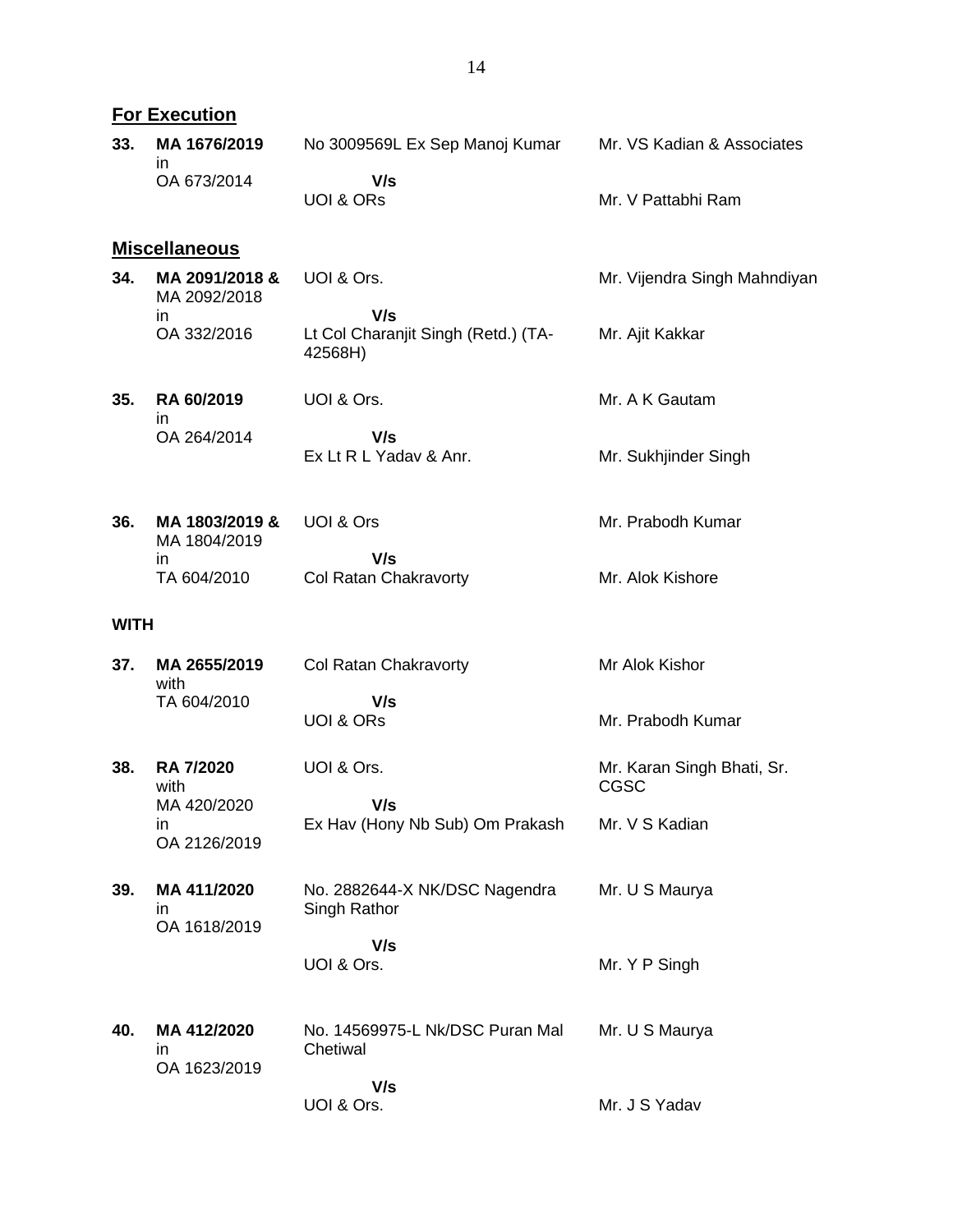| 41. | MA 426/2020 &<br>MA 427/2020<br>in. | UOI & Anr<br>V/s                                                        | Dr. Vijendra Singh Mahndiyan                                                    |
|-----|-------------------------------------|-------------------------------------------------------------------------|---------------------------------------------------------------------------------|
|     | OA 150/2016                         | Maj R N Malik (Retd)                                                    | Mr. Rajiv Manglik                                                               |
|     | <b>Part Heard</b>                   |                                                                         |                                                                                 |
| 42. | TA 439/2009<br>Writ Petition No.    | Lt Cdr Prahlad Kr. Varshney                                             | Mr Ajai Bhalla                                                                  |
|     | 1069/1997                           | V/s<br>UOI & Ors.                                                       | Mr. J S Yadav for R-1 & Mr.<br>Harish V Shankar and Ms.<br>Rati Varma for R 2-3 |
|     | <b>Pleadings complete</b>           |                                                                         |                                                                                 |
| 43. | OA 374/2013<br>with<br>MA 1534/2017 | Wg Cdr Arunaksha Nandy, deceased<br>through LRs (Mrs Bakul Nandi & Ors) | Mr Ansar Ahmad Chaudhary                                                        |
|     |                                     | V/s<br>UOI & Ors.                                                       | Dr. Vijendra Singh Mahndiyan                                                    |
| 44. | OA 553/2017<br>with                 | L/Nk Kamal Singh                                                        | Ms. Archana Ramesh                                                              |
|     | MA 472/2017                         | V/s<br>UOI & Ors.                                                       | Mr. Arvind Patel                                                                |
| 45. | OA 1311/2017                        | Ex Sep Bhagwan Singh                                                    | Mr SM Dalal                                                                     |
|     |                                     | V/s<br>UOI & Ors.                                                       | Mr. K K Tyagi                                                                   |
| 46. | OA 46/2018                          | 88591T Cdr Mukut Bihari (Retd)                                          | Ms. Rashmi Singh, Rohit Pratap<br>& Associates                                  |
|     |                                     | V/s<br>UOI & Ors.                                                       | Mr. Avdhesh Kumar Singh                                                         |
| 47. | OA 148/2018                         | No.5340643N Ex Nk Dinesh Singh<br>Thapa                                 | Mr. V S Kadian                                                                  |
|     |                                     | V/s                                                                     |                                                                                 |
|     |                                     | UOI & Ors.                                                              | Mr Shyam Narayan                                                                |
| 48. | OA 355/2018                         | Smt Kabita W/o Ex Rfn Naresh Kumar<br>(No.2897741M)<br>V/s              | Mr. V S Kadian                                                                  |
|     |                                     | UOI & Ors.                                                              | Mr KK Tyagi                                                                     |
| 49. | OA 620/2019<br>with                 | Ex Nk Kishan Lal Regar (No 14336991 Mr Shakti Chand Jaidwal<br>Y)       |                                                                                 |
|     | MA 1196/2019                        | V/s<br>UOI & Ors.                                                       | Mr. Arvind Patel                                                                |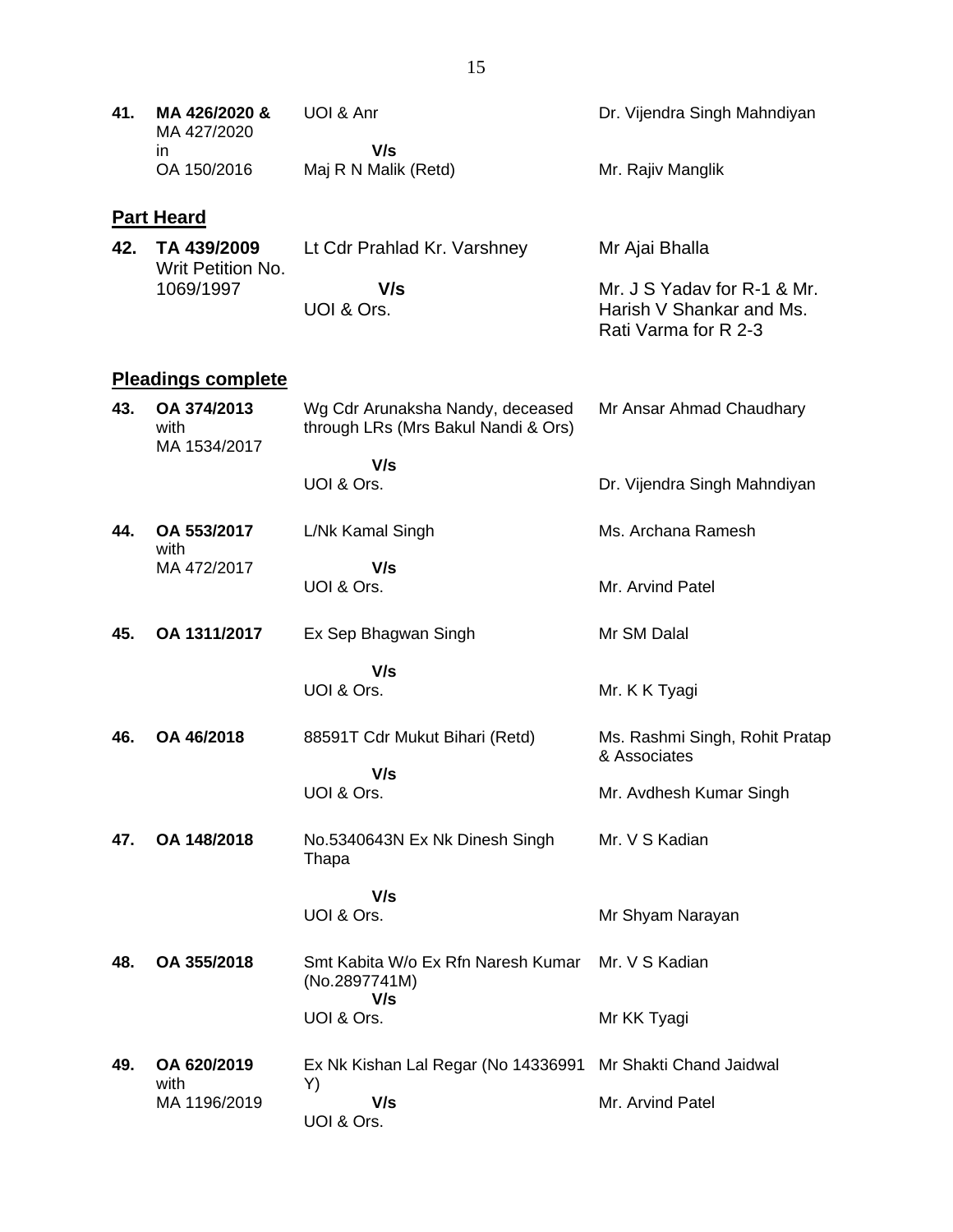# **ARMED FORCES TRIBUNAL, PRINCIPAL BENCH, NEW DELHI LIST OF BUSINESS**

**Date: 20-02-2020**

**Timing: 11:00 AM**

## **PRINCIPAL REGISTRAR COURT**

|    | S. No. Case No.                      | <b>Parties Name</b>                                       | <b>Advocate for Petitioner /</b><br><b>Respondents</b> |
|----|--------------------------------------|-----------------------------------------------------------|--------------------------------------------------------|
|    | <b>For Appearance/Direction</b>      |                                                           |                                                        |
| 1. | OA 1831/2018<br>with<br>MA 2034/2018 | Smt. Narmada W/O Late Nk<br>Ramkishan Sharma (14469084-N) | Mr. Praveen Kumar                                      |
|    |                                      | V/s                                                       |                                                        |
|    |                                      | UOI & Ors.                                                | Mr. Arvind Patel                                       |
| 2. | OA 2028/2018<br>with<br>MA 3055/2019 | Ex Nb Sub Mahabir Singh (No<br>14552764M)                 | Mr Om Prakash Kr Srivastava &<br>Rajesh Kumar          |
|    |                                      | V/s                                                       |                                                        |
|    |                                      | UOI & Ors.                                                | Mr. S D Windlesh                                       |
| 3. | OA 375/2019<br>with<br>MA 281/2020   | Col Anil Kumar S Hadgekar (Retd)(IC<br>49673Y)            | Mr Aditya Singh Puar                                   |
|    |                                      | V/s                                                       |                                                        |
|    |                                      | UOI & Ors.                                                | Mr. Y P Singh                                          |
| 4. | OA 510/2019                          | Ex Capt (Mrs) Vidyawati Malik (NR<br>15727 H)             | Mr Shakti Chand Jaidwal                                |
|    |                                      | V/s                                                       |                                                        |
|    |                                      | UOI & Ors.                                                | Mr. Ashok Chaitanya                                    |
| 5. | OA 610/2019<br>with<br>MA 1184/2019  | Smt Shanti Devi Wd/O No 7035725<br>Late Hav Braham Datt   | Mr. VS Kadian                                          |
|    |                                      | V/s                                                       |                                                        |
|    |                                      | UOI & Ors.                                                | Mr. Rajiv Kumar                                        |
| 6. | OA 937/2019                          | Ex CHERA Kapil Chawla (181823-K)<br>V/s                   | Mr. Omprakash Kr Srivastava &<br>Vinay Makhija         |
|    |                                      | UOI & Ors.                                                |                                                        |
|    |                                      |                                                           | Ms. Jyotsna Kaushik                                    |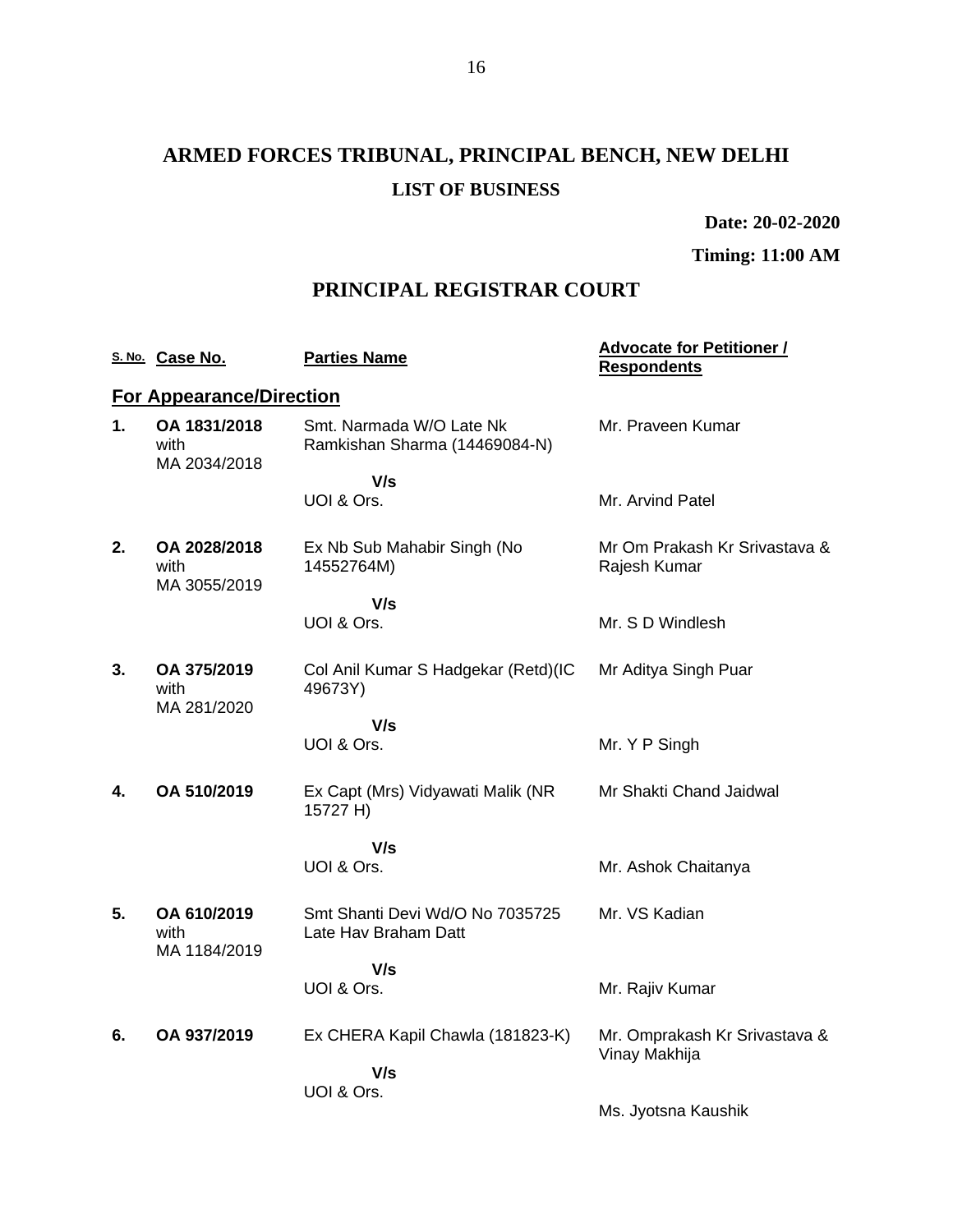**7. OA 1041/2019** with MA 1715/2019 IC-47818A Col Surendar Mohan (Retd) Mr. VS Kadian  **V/s** UOI & Ors. Mr. Neeraj, Sr. CGSC **8. OA 1044/2019** No 85108A Cdr Shiv Ram Verma (Retd)  **V/s** UOI & Ors. Mr. VS Kadian Mr. Ashok Chaitanya **9. OA 1124/2019** with MA 280/2020 JWO SK Nanda (No 685319 K)  **V/s** UOI & Ors. Mr Rakesh Kumar Singh Mr. Tarunvir Singh Khehar **10. OA 1142/2019** with MA 1858/2019 Ex Sep Saroj Kumar Yadav (No 10213271 X)  **V/s** UOI & Ors. Mr Ved Prakash Mr. K K Tyagi **11. OA 1182/2019** with MA 1925/2019 Sub Upender Kumar (Retd) (JC\_471106K  **V/s** UOI & Ors. Mr. Pramod K Singh & Mr. KP Singh Mr. D K Sabat **12. OA 1232/2019** with MA 1969/2019 Ex RO -I Deepak Kumar (No 213237 F)  **V/s** UOI & Ors. Mr Virender Singh Kadian Mr. K K Tyagi **13. OA 1233/2019** with MA 1970/2019 Smt Bimla Deepak Widow of JC-751564X Nb Sub Late Rajender Singh Khola  **V/s** UOI & Ors. Mr. VS Kadian Mr. Y P Singh **14. OA 1234/2019** with MA 1971/2019 Smt Sumitra Mother of No 3018764 Late Sep Sachin  **V/s** UOI & Ors. Mr. VS Kadian Mr. Satya Ranjan Swain **15. OA 1235/2019** with MA 1972/2019 & 322/2020 JC-812246M Ex Nb Sub Narinder Singh  **V/s** UOI & Ors. Mr. Virender Singh Kadian Mr. Prabodh Kumar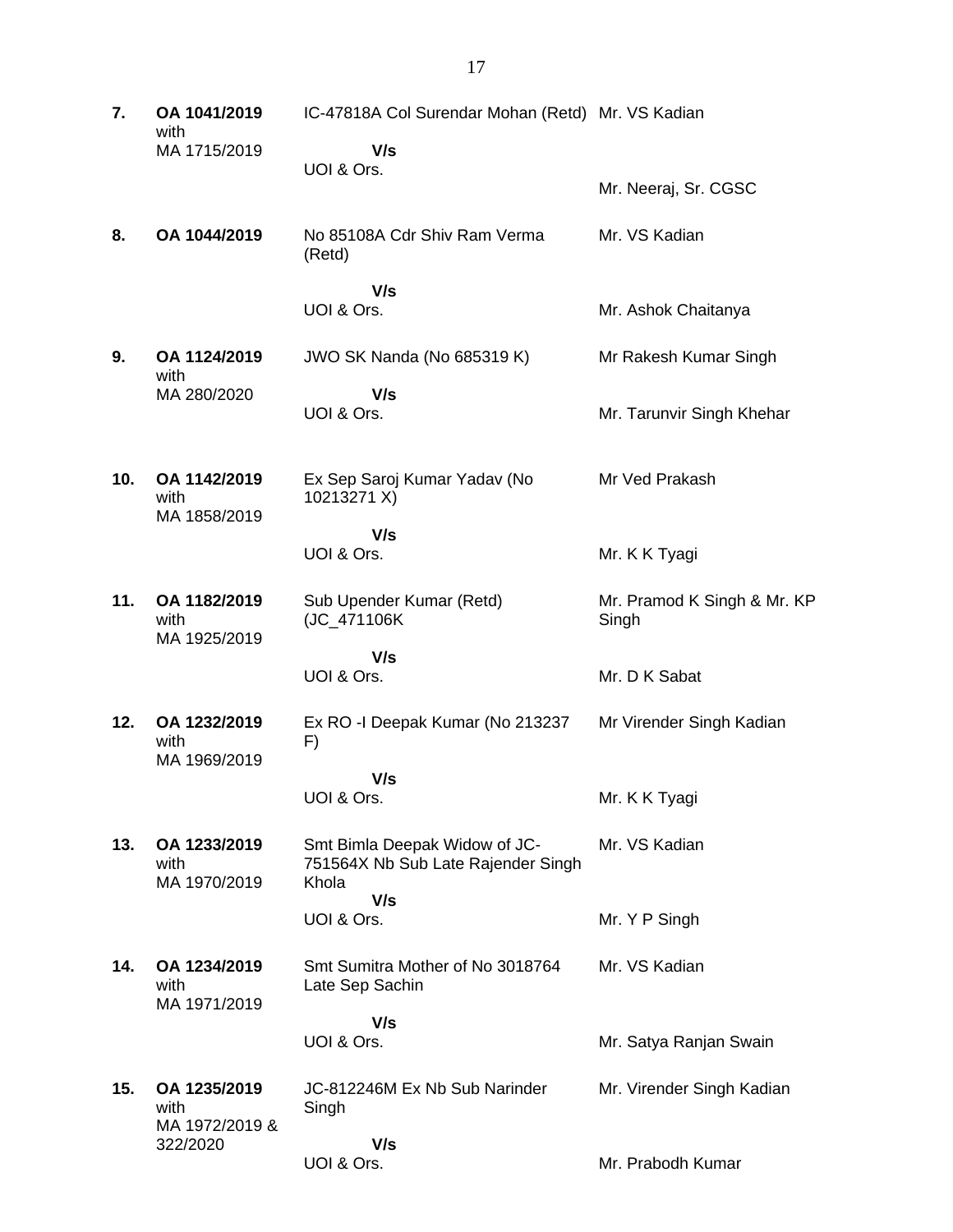| 16. | OA 1247/2019<br>with                 | Maj SM Vohra (Retd) (No 28737 L)                                                     | Mr IS Yadav            |
|-----|--------------------------------------|--------------------------------------------------------------------------------------|------------------------|
|     | MA 1982/2019                         | V/s<br>UOI & Ors.                                                                    | Mr. Ashok Chaitanya    |
| 17. | OA 1248/2019                         | Ex PO EL (P) Raj Kumar Sah                                                           | Mr. Ved Prakash        |
|     |                                      | V/s<br>UOI & Ors.                                                                    | Mr. Neeraj, Sr. CGSC   |
| 18. | OA 1250/2019<br>with<br>MA 1983/2019 | No 14223142K Ex Hav (Hony Nb Sub) Mr. VS Kadian<br><b>Suresh Chand Sharma</b><br>V/s |                        |
|     |                                      | UOI & Ors.                                                                           | Mr. Shyam Narayan      |
| 19. | OA 1264/2019                         | Gp Capt K Manoharan (17751-<br>S(Retd.)                                              | Mr. Ajai Bhalla        |
|     |                                      | V/s<br>UOI & Ors.                                                                    | Mr. Satya Ranjan Swain |
| 20. | OA 1266/2019                         | Ex Hav (ACP-I) Rajkapoor Singh (No<br>6935053Y)                                      | Mr. OS Punia           |
|     |                                      | V/s<br>UOI & Ors.                                                                    | Mr. V Pattabhi Ram     |
| 21. | OA 1309/2019                         | Ex MWO (HFO) Pramod Kumar Mishra Mr Baljeet Singh<br>(No 636933)                     |                        |
|     |                                      | V/s<br>UOI & Ors.                                                                    | Ms. Suman Chauhan      |
| 22. | OA 1310/2019                         | Gp Capt Prabhakaran Narayanan Nair Mr. Baljeet Singh<br>(Retd) (No 16798)            |                        |
|     |                                      | V/s<br>UOI & Ors.                                                                    | Mr. Ashok Chaitanya    |
| 23. | OA 1313/2019                         | Wg Cdr Apurba Kumar Gayan (Retd.)                                                    | Mr. Ajit Kakkar        |
|     |                                      | V/s<br>UOI & Ors.                                                                    | Mr. Y P Singh          |
| 24. | OA 1321/2019<br>with<br>MA 2058/2019 | Sgt Manmohan Dutt (Retd) (No 686741 Mr BP Vaishnav & Associates<br>F)                |                        |
|     |                                      | V/s<br>UOI & Ors.                                                                    | Mr. S P Sharma         |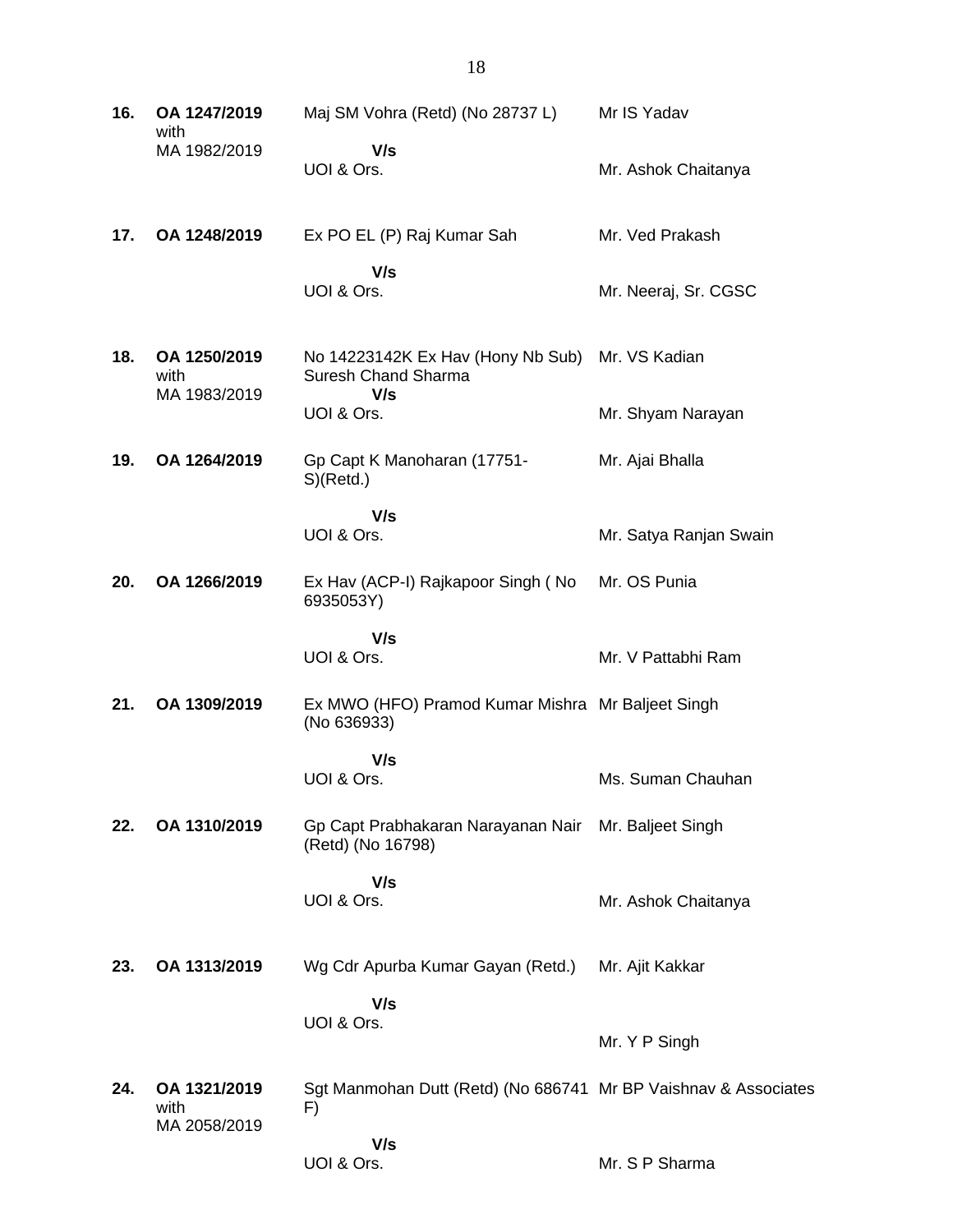| 25. | OA 1348/2019<br>with                   | Ex MWO PK Prasad (No 267365)                                        | Mr Baljeet Singh             |
|-----|----------------------------------------|---------------------------------------------------------------------|------------------------------|
|     | MA 2093/2019                           | V/s<br>UOI & Ors.                                                   | Mr. Y P Singh                |
| 26. | OA 1454/2019                           | Sgt Sanjeev Kumar (No 773711 G)                                     | Mr Ajeet Yadav               |
|     |                                        | V/s<br>UOI & Ors.                                                   | Mr. JS Rawat                 |
| 27. | OA 1604/2019<br>with                   | Flt Lt Siddharth Jha (Retd) (No 27464)                              | Mr. Baljeet Singh            |
|     | MA 2564/2019                           | V/s<br>UOI & Ors.                                                   | Mr KK Tyagi                  |
| 28. | OA 1605/2019<br>with<br>MA 2565/2019   | Ex Sgt Shashi Bhushan Kumar (No<br>743207)                          | Mr Virender Singh Kadian     |
|     |                                        | V/s<br>UOI & Ors.                                                   | Mr. Prabodh Kumar            |
| 29. | OA 1606/2019<br>with<br>MA 2566/2019 & | No. 16460-H AVM Ashok Kumar<br>Sharma (Retd.)                       | Mr. Baljeet Singh            |
|     | MA 419/2020                            | V/s<br>UOI & Ors.                                                   | Mr. Vijendra Singh Mahndiyan |
| 30. | OA 1607/2019                           | No 15471511N Ex Dfr Suhash Babu                                     | Mr. VS Kadian                |
|     |                                        | V/s<br>UOI & Ors.                                                   | Mr. Arvind Patel             |
| 31. | OA 1635/2019<br>with<br>MA 2581/2019   | Ex LOG UT (SC) Jitendra Singh (No<br>404576 T)                      | Mr Virender Singh Kadian     |
|     |                                        | V/s<br>UOI & Ors.                                                   | Mr. S P Sharma               |
| 32. | OA 1636/2019<br>with<br>MA 2582/2019   | Hav Jai Prakash (Retd) (No 14414785<br>K)                           | Ms Archana Ramesh            |
|     |                                        | V/s<br>UOI & Ors.                                                   | Mr. K K Tyagi                |
| 33. | OA 1637/2019                           | Gp Capt Kamlesh Prasad Gupta (Retd) Mr. Baljeet Singh<br>(No 17623) |                              |
|     |                                        | V/s<br>UOI & Ors.                                                   | Mr SP Sharma                 |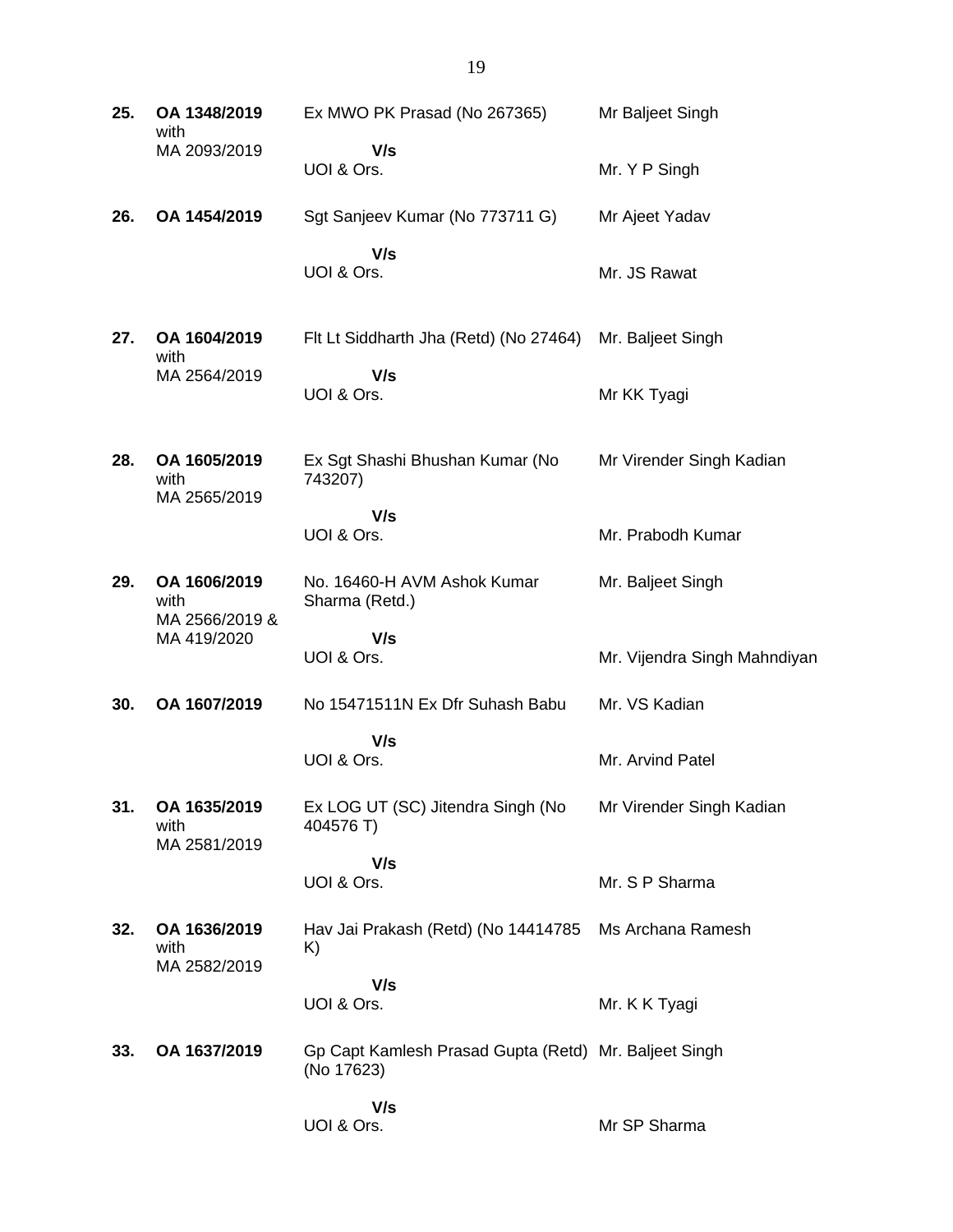| 34. | OA 1638/2019                         | Gp Capt Sunil Baveja (Retd) (No<br>18386)                | Mr. Baljeet Singh            |
|-----|--------------------------------------|----------------------------------------------------------|------------------------------|
|     |                                      | V/s<br>UOI & Ors.                                        | Mr. Avdhesh Kumar Singh      |
| 35. | OA 1766/2019<br>with<br>MA 2668/2019 | Ex Hony Nb Sub Anil Kumar (No<br>1477798 W)              | Mr Praveen Kumar             |
|     |                                      | V/s<br>UOI & Ors.                                        | Mr. J S Yadav                |
| 36. | OA 1767/2019<br>with                 | Ex Cfn Manoj Kr Mishra (No 7119362<br>K)                 | Mr Manoj Kr Gupta            |
|     | MA 2669/2019                         | V/s<br>UOI & Ors.                                        | Mr. S D Windlesh             |
| 37. | OA 1768/2019<br>with<br>MA 2670/2019 | Sub (Hony Lt) Vijay Ranjan Sinha<br>(Retd) (JC 761107 X) | Mr SS Pandey                 |
|     |                                      | V/s<br>UOI & Ors.                                        | Mr. Neeraj, Sr. CGSC         |
| 38. | OA 1769/2019<br>with                 | Ex Sub (Hony Lt) Vishwanath Thakur<br>(JC 749200 M)      | Mr Manoj Kr Gupta            |
|     | MA 2671/2019                         | V/s<br>UOI & Ors.                                        | Mr. Shyam Narayan            |
| 39. | OA 1826/2019                         | Ex MWO Ram Kishor Verma (639697-<br>K)                   | Mr. Ajit Kakkar              |
|     |                                      | V/s<br>UOI & Ors.                                        | Ms. Barkha Babbar            |
| 40. | OA 1827/2019                         | Ex JWO Ramesh Kumar (742808-A)                           | Mr. Ajit Kakkar & Associates |
|     |                                      | V/s<br>UOI & Ors.                                        | Mr. K K Tyagi                |
| 41. | OA 1979/2019<br>with                 | No. 4295461-P Ex Rect Sonu Kumar<br>Sah                  | Mr. Abhishek Kumar Choudhary |
|     | MA 2856/2019                         | V/s<br>UOI & Ors.                                        | Mr. Neeraj, Sr. CGSC         |
| 42. | OA 2238/2019<br>with                 | JC-367305L Ex Sub Akuthota<br>Reddeppa<br>V/s            | Mr. I S Yadav                |
|     | MA 3133/2019 &<br>MA 410/2020        | UOI & Ors.                                               | Mr. J S Rawat                |
| 43. | OA 2239/2019<br>with<br>MA 3134/2019 | Ex MWO (HFO) Ram Kumar Tripathi<br>(NO 651790T)          | Mr. Ved Prakash              |
|     |                                      | V/s<br>UOI & Ors.                                        | Mr. V S Tomar                |